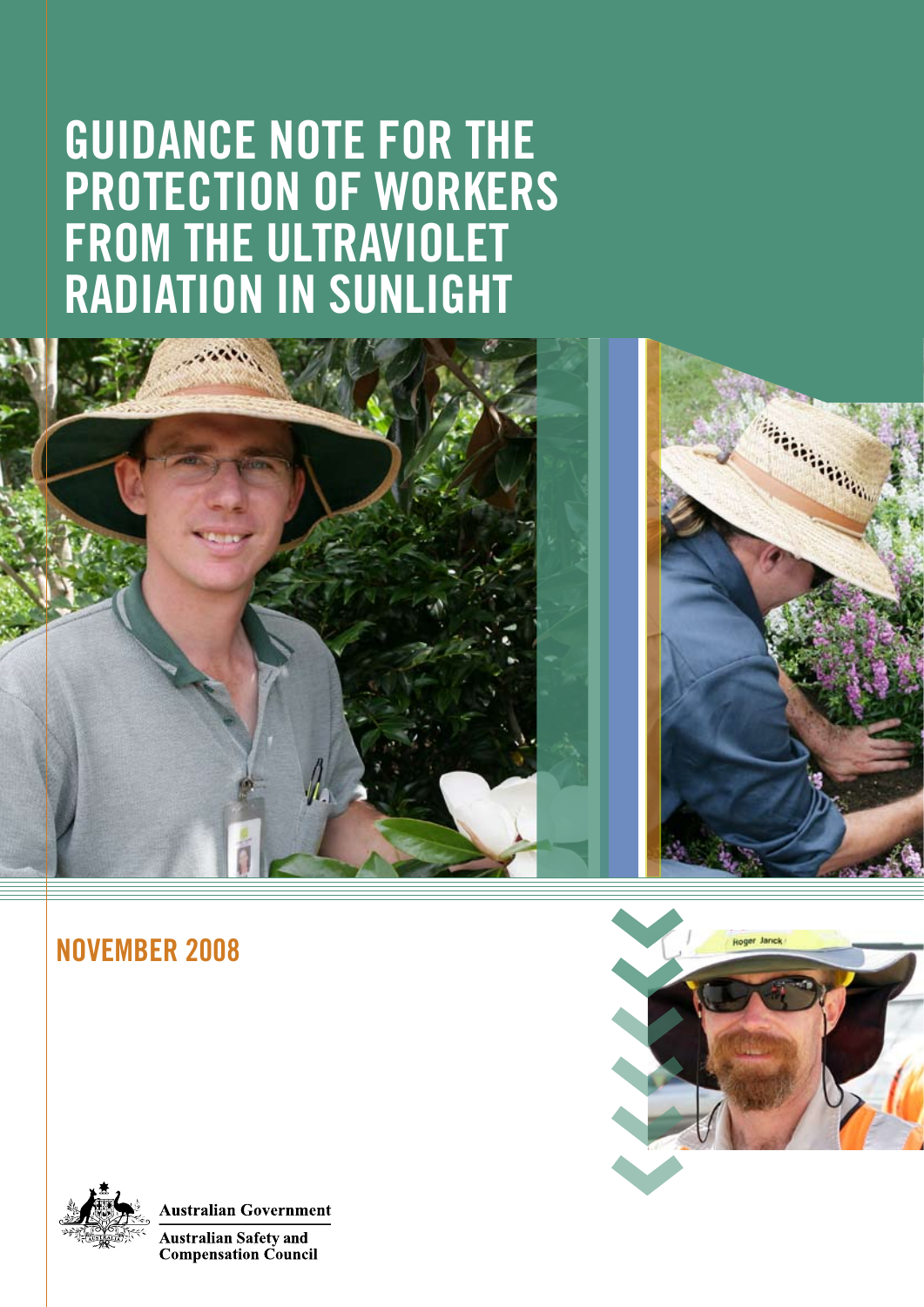The Australian Safety and Compensation Council (ASCC) has adopted a *Guidance Note for the Protection of Workers from the Ultraviolet Radiation in Sunlight*.

Guidance notes are advisory technical documents issued by the ASCC, and may not be suitable for reference in Commonwealth, State or Territory legislation.

The expectation of the ASCC is that guidance notes will provide detailed information for use by unions, employers, management, health and safety committee representatives, safety officers, occupational health and safety professionals and others requiring guidance.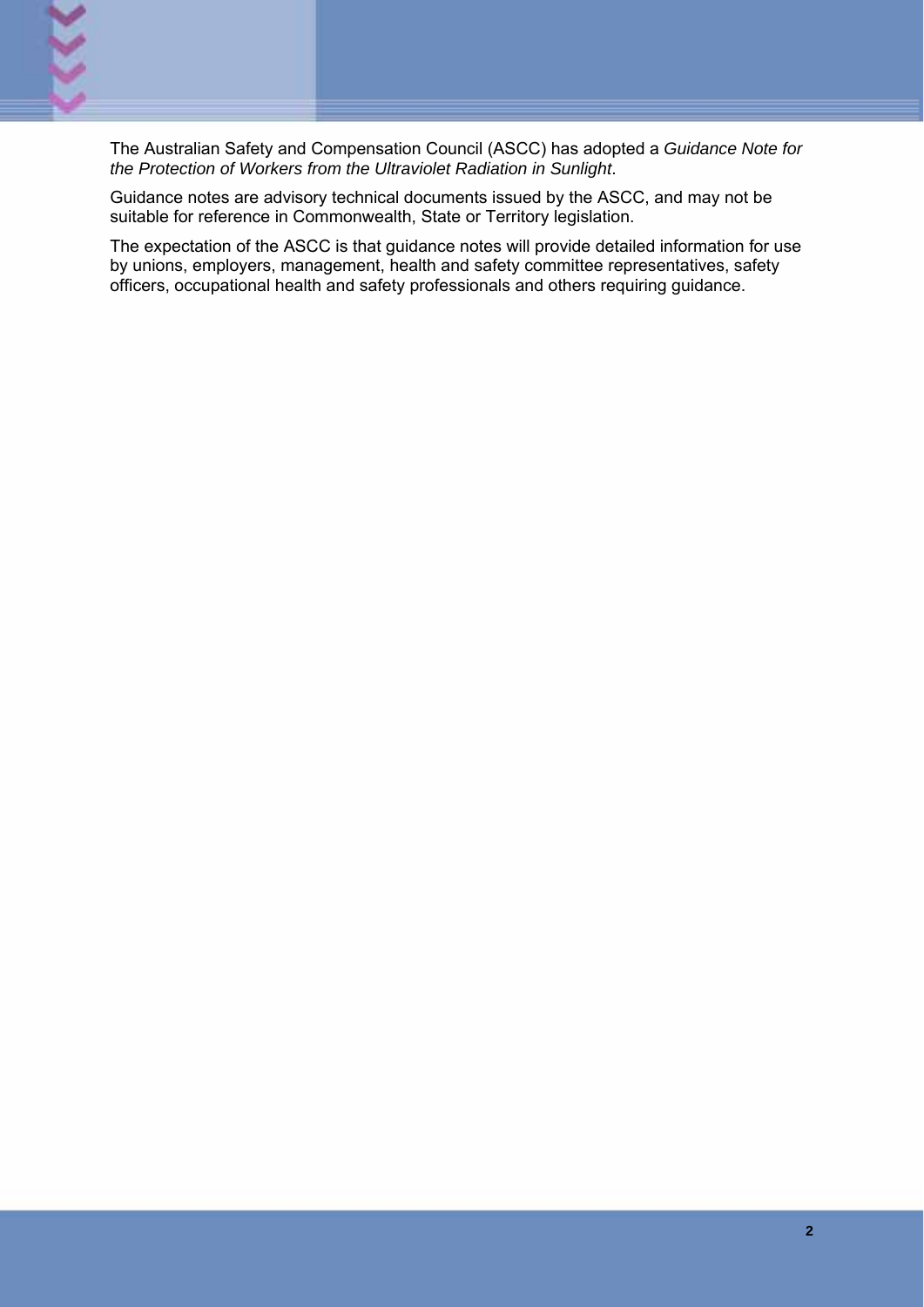

© Commonwealth of Australia 2008

ISBN 978 0 642 32829 8 (PDF online)

ISBN 978 0 642 32835 9 (RTF online)

This work is copyright. You may download, display, print and reproduce this material in unaltered form only (retaining this notice) for your personal, non-commercial use or use within your organisation. Apart from any use as permitted under the Copyright Act 1968, all other rights are reserved.

Requests for further authorisation should be directed to the Commonwealth Copyright Administration, Attorney General's Department, Robert Garran Offices, National Circuit, Canberra, ACT 2600, to commonwealth.copyright@ag.gov.au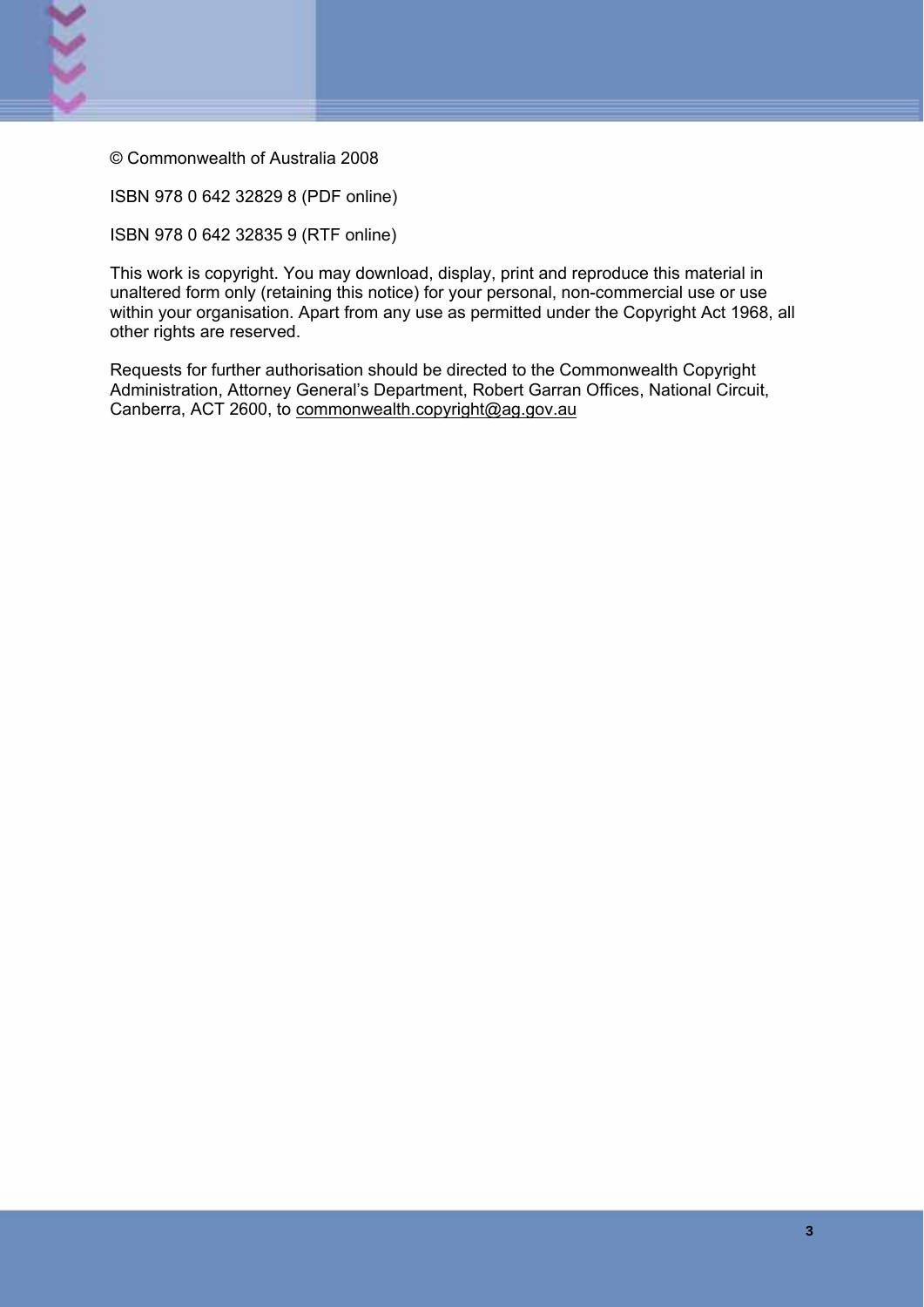

#### **FOREWORD**

The Australian Safety and Compensation Council (ASCC), through a partnership of governments, employers and employees, leads and coordinates national efforts to prevent workplace death, injury and disease. The ASCC is the successor to the National Occupational Health and Safety Commission (NOHSC). The ASCC aims to:

- support and enhance the efforts of the Australian state and territory governments to improve the prevention of workplace deaths, injury and disease
- work in alliance with others to facilitate the development and implementation of better preventative approaches and
- ensure the needs of small business are integrated into these approaches.

The NOHSC developed the National Occupational Health and Safety (OHS) Strategy 2002- 2012 (National Strategy) which records a commitment by all Australian state and territory governments, the Australian Chamber of Commerce and Industry (ACCI) and the Australian Council of Trade Unions (ACTU) to share the responsibility of ensuring that Australia's performance in work-related health and safety is continuously improved.

The National Strategy sets out five 'national priorities' to achieve short-term and long-term improvements. The priorities are to:

- reduce high incidence and high severity risks
- improve the capacity of business operators and workers to manage OHS effectively
- prevent occupational disease more effectively
- eliminate hazards at the design stage and
- strengthen the capacity of government to influence OHS outcomes.

The Guidance Note for the Protection of Workers from the Ultraviolet Radiation in Sunlight [NOSHC:3012(1991)] was originally developed by the NOSHC in 1991. The document was revised by the ASCC in September 2008, and aims to provide advice for use by unions, employers, management, health and safety committee representatives, safety officers, occupational health and safety professionals and others requiring guidance. In addition, the principles outlined in this publication can be applied equally to non-occupational exposures.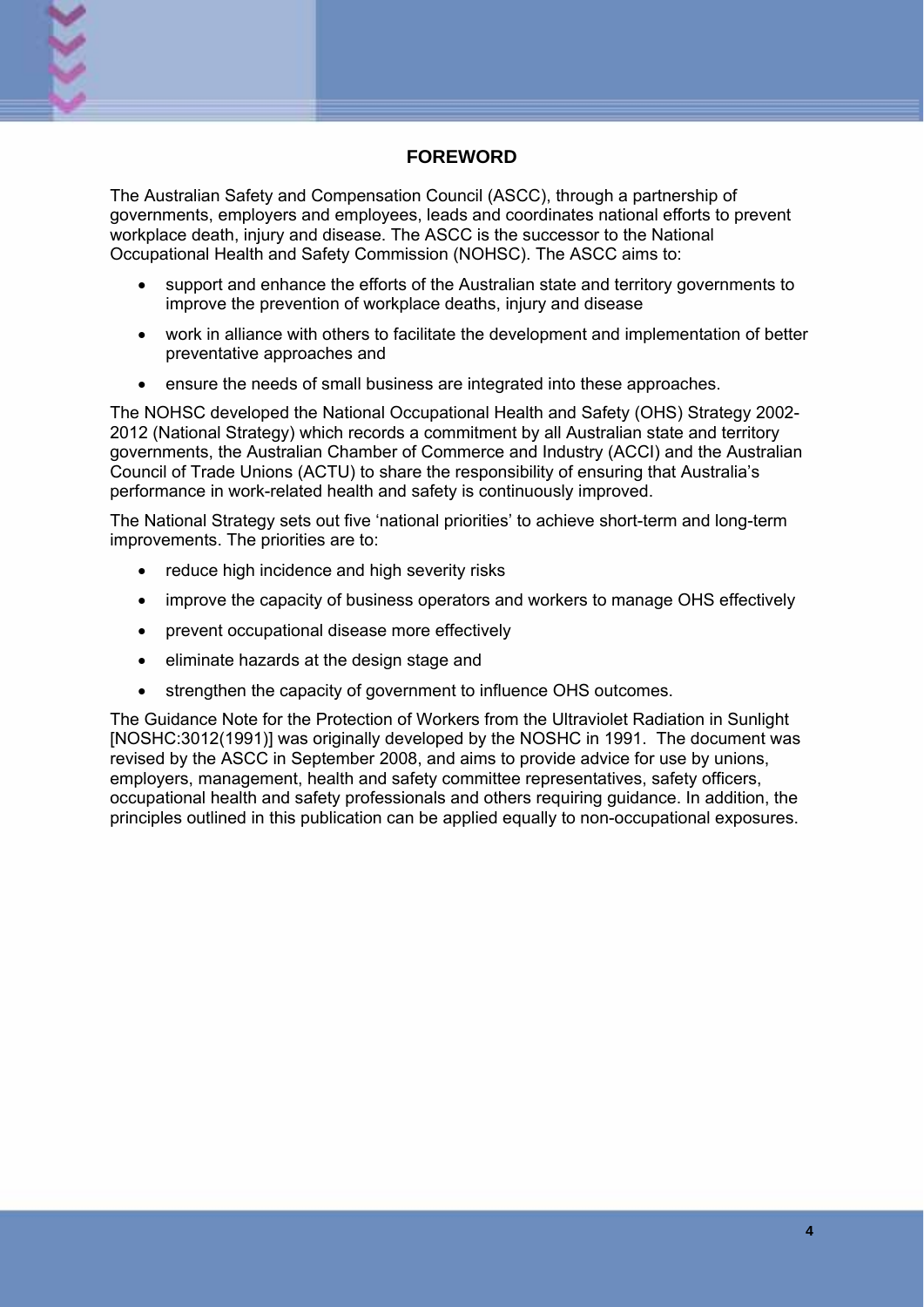| 1.                |                                                         |
|-------------------|---------------------------------------------------------|
| 2.                | ADVERSE HEALTH EFFECTS OF SOLAR ULTRAVIOLET RADIATION 9 |
|                   |                                                         |
|                   |                                                         |
|                   |                                                         |
|                   |                                                         |
|                   |                                                         |
|                   |                                                         |
|                   |                                                         |
|                   |                                                         |
| 3.                |                                                         |
| $\overline{4}$ .  |                                                         |
|                   |                                                         |
|                   |                                                         |
|                   |                                                         |
|                   |                                                         |
|                   |                                                         |
|                   |                                                         |
|                   |                                                         |
|                   |                                                         |
|                   |                                                         |
|                   |                                                         |
|                   |                                                         |
|                   |                                                         |
|                   |                                                         |
|                   |                                                         |
|                   |                                                         |
|                   |                                                         |
|                   |                                                         |
|                   |                                                         |
| 5.                |                                                         |
| <b>Appendix 1</b> | CHARACTERISTICS OF SOLAR ULTRAVIOLET RADIATION20        |
| <b>Appendix 2</b> | SOME SUBSTANCES WHICH CAUSE PHOTOSENSITIVITY22          |
| <b>Appendix 3</b> | A SAMPLE SUN PROTECTION POLICY FOR WORKPLACES26         |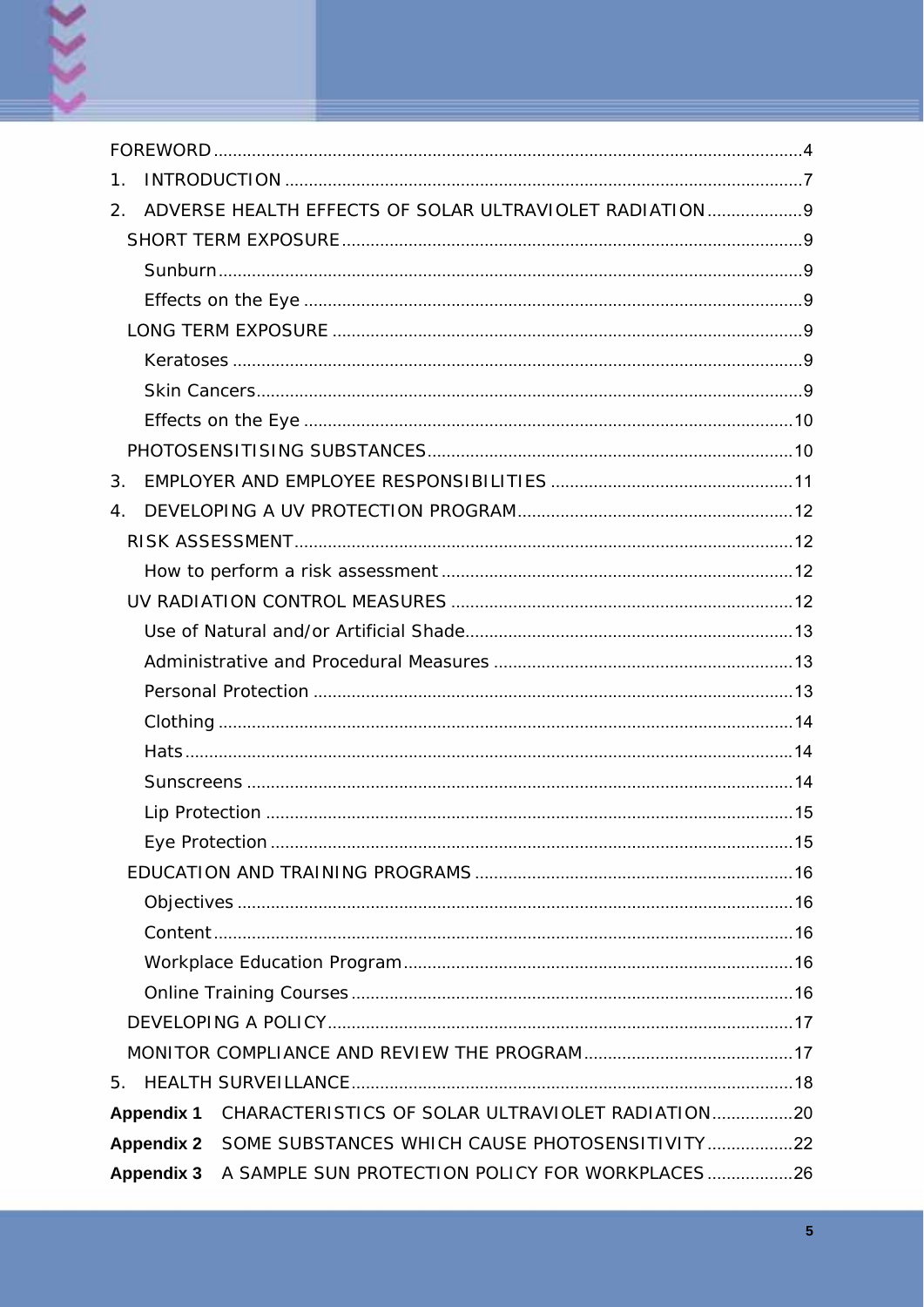

| Appendix 5 ACKNOWLEDGEMENT AND REFERENCED DOCUMENTS30 |  |
|-------------------------------------------------------|--|
|                                                       |  |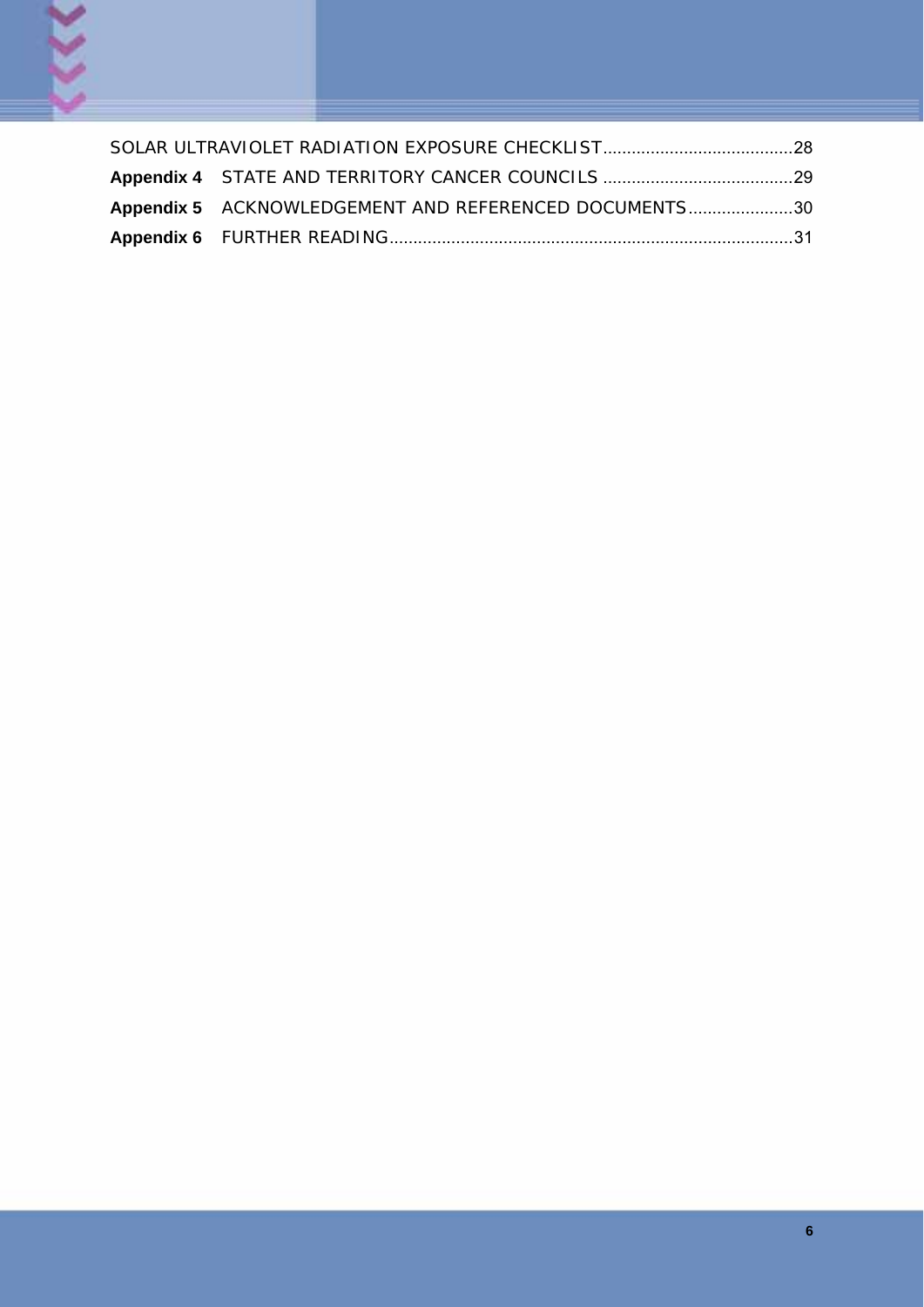

**1.1** This guidance note provides practical guidance to employers on the protection of workers from the ultraviolet radiation in sunlight.

**1.2** The prevention of skin cancer in Australia has been given a high priority because:

- Australia and New Zealand have the highest incidence of skin cancer in the world (Ferlay J, Bray F, Pisani P, Parkin D. *GLOBOCAN 2002. Cancer incidence, mortality and prevalence worldwide. IARC CancerBase No. 5, version 2.0.* Lyon: IARCPress, 2004)
- At least 2 in 3 Australians will be diagnosed with skin cancer before the age of 70 (Staples M, Elwood M, Burton R, Williams J, Marks R, Giles G. Non-melanoma skin cancer in Australia: the 2002 national survey and trends since 1985. *Medical Journal of Australia* 2006; 184: 6-10); and
- Skin cancer costs the Australian health system around \$300 million annually, which is the highest cost of all cancers (Australian Institute of Health and Welfare. *Health system expenditures on cancer and other neoplasms in Australia, 2000 – 01.*  Canberra: AIHW2005).

**1.3** Sun exposure is well established as the major cause of skin cancer in Australia. It is the ultraviolet (UV) radiation component of sunlight which is harmful; and the level of UV radiation is not directly related to temperature or brightness of sunlight. This means that harm can still occur on cool or cloudy days during the peak UV periods of the year. Exposure to UV Index levels of 3 or above can contribute to skin cancer. (The UV index is a measure of UV radiation and the higher the index value the greater the potential for damage to skin. Appendix 1 provides more information on solar UV radiation). In addition to skin cancer, solar UV exposure is a major cause of eye damage including photoconjunctivitis and photokeratitis, cataracts and pterygia (see Chapter 2).

**1.4** Several factors contribute to an increased risk of developing skin cancer. For example:

- exposure received during childhood
- participation in outdoor work and leisure activities resulting in increased exposure to solar UV radiation
- because of higher solar UV exposures, the closer people live to the equator, the more likely they are to develop skin cancer. Queensland has a higher rate of diagnosed skin cancers than Tasmania
- solar UV radiation intensity increases with height above sea level
- solar UV radiation is at its greatest intensity between the hours of 10.00 am and 2.00pm, although dangerous levels of UV radiation can still be experienced outside those hours. (Note: These times should be adjusted to 11.00 am and 3.00 pm when there is daylight saving.)
- the risk of skin cancer is greatest in people with a fair complexion, blue eyes and freckles, who tan poorly and burn easily, but others, for example, individuals who have Dysplastic Naevi Syndrome, are also at risk (see Chapter 2) and
- there is an increased risk in people who have already had a skin cancer or Keratoses diagnosed.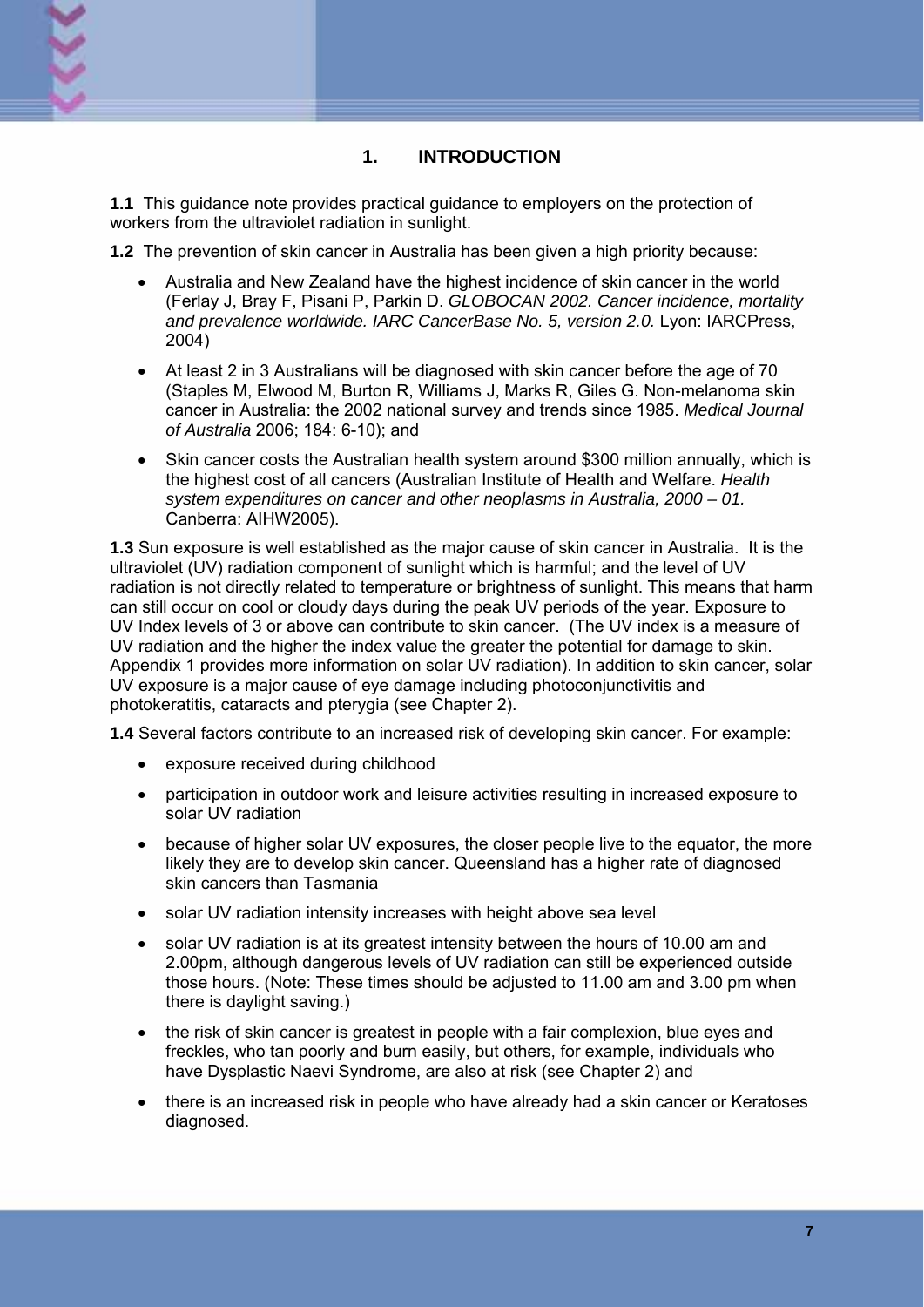

**1.5** While certain skin types are associated with an increased risk, it is important that everyone should protect their skin from exposure to solar UV radiation, regardless of skin type.

**1.6** The SunSmart UV Alert is a tool that can be used to know when protection from UV radiation is required. The alert is issued whenever the UV Index is forecast to reach 3 or above. At these levels, the World Health Organization recommends the use of sun protection to avoid skin damage and skin cancer. The SunSmart UV Alert can be found on the weather page of most Australian daily newspapers, or on the Bureau of Meteorology website at www.bom.gov.au (search for 'UV Alert').

**1.7** Even intermittent exposure to solar UV radiation can be harmful. Those who work outdoors part-time are still at risk.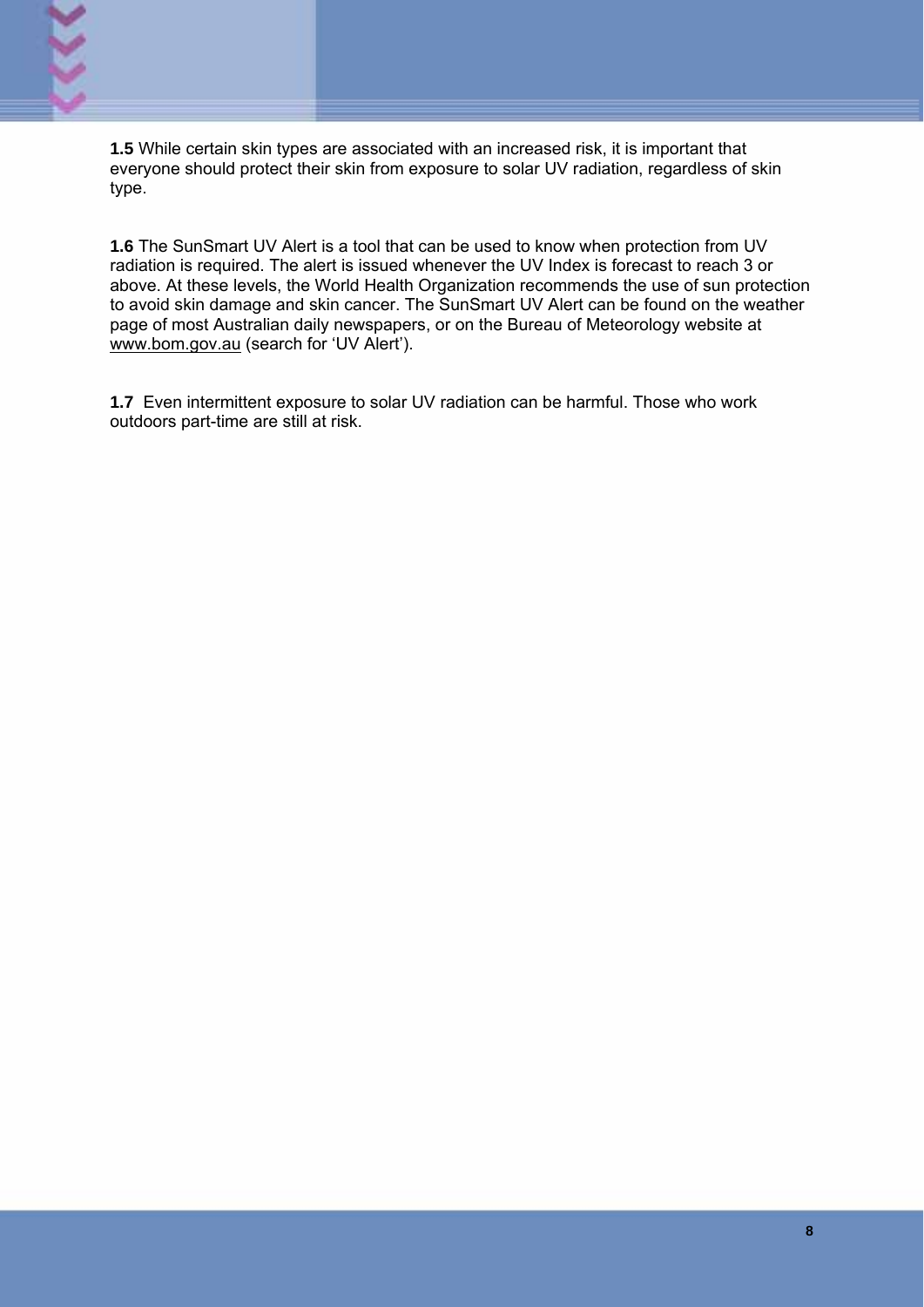

### **2. ADVERSE HEALTH EFFECTS OF SOLAR ULTRAVIOLET RADIATION**

**2.1** During the peak UV period on a summer day (between 10am and 2pm, or 11am to 3pm where there is daylight saving), unprotected skin can burn within 12 minutes. Permanent damage can occur after 120 minutes.

#### **SHORT TERM EXPOSURE**

**2.2** Short term exposure to the sun can result in sunburn and injuries to the eye.

#### *Sunburn*

**2.3** The effects of sunburn include reddening of the skin, blistering, swelling and, later, peeling of the skin, generally within 8 to 24 hours. For untanned skin, exposed to the summer sun between 10.00 am and 2.00pm (11.00 am and 3.00 pm when there is daylight saving), the effects will be:

- 12 minutes of sun exposure will result in mild sunburn;
- 30 minutes of sun exposure will result in appreciable discomfort;
- 60 minutes of sun exposure will result in peeling and blistering; and
- 120 minutes of sun exposure will result in permanent damage<sup>1</sup>.

#### *Effects on the Eye*

**2.4** Exposure to solar UV radiation can cause short term effects such as photoconjunctivitis and photokeratitis. Photoconjunctivitis is an inflammation of the conjunctiva (the mucous membrane covering the anterior portion of the eye). Photokeratitis is an inflammation of the cornea.

**2.5** Symptoms of these complaints include a painful sensation in the eyes, excessive blinking and tears, the sensation of a foreign body in the eyes, difficulty in looking at strong lights, and swelling of the eyes. The effects are apparent within a few hours and usually disappear within two days. Permanent damage is rare.

**2.6** Some industrial chemicals can cause photosensitisation of the eyes, for example, exposure to some coal tar derivatives can damage the outer surface of the eye.

#### **LONG TERM EXPOSURE**

**2.7** In the longer term, repeated exposure to the sun can result in keratoses, skin cancers, premature skin aging and injuries to the eye.

#### *Keratoses*

**2.8** Keratoses, sometimes called sunspots, are dry, rough, firm spots on the skin. Like premature ageing, they are indicators of prolonged exposure to solar UV radiation. Keratoses very occasionally develop into cancers.

#### *Skin Cancers*

**2.9** There are three main types of skin cancers in Australia:

• Basal cell carcinoma (BCC) – This is the most common, but least dangerous type of skin cancer. Over half of all BCCs occur on the face and neck. BCCs first appear as small, round or flattened lumps which are red, pale or pearly in colour and may have blood vessels over the surface. If untreated, they will continue to spread into surrounding tissue, eventually breaking down to form ulcers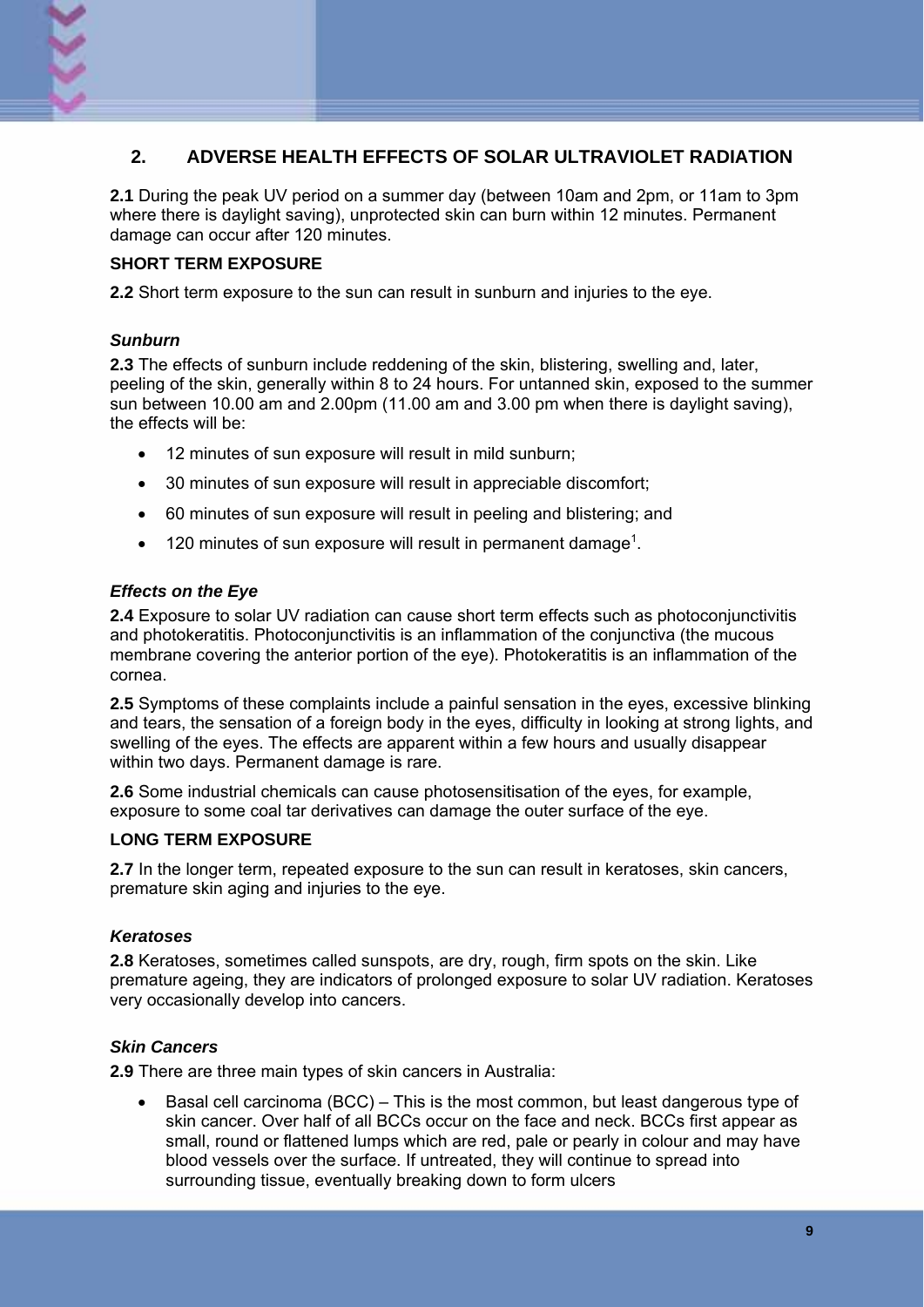- 
- Squamous cell carcinoma (SCC) This skin cancer is less common, but more dangerous than BCC. Caused by continuous exposure to UV radiation, such as occurs in outdoor occupations, half of SCCs in men are diagnosed on the head and neck, and a quarter are on the arms and shoulders. In women, more than a third of SCCs are found on the arms and shoulders, and a third on the head and neck. This cancer can also occur on the lips, particularly the lower lip. SCCs are characterised by scaling and red areas that may bleed easily and become ulcerated. Very occasionally, SCCs may spread to the lymph nodes; and
- Melanoma This is the least common, but most dangerous skin cancer. This cancer usually starts as a new spot, freckle or mole on the skin that changes in colour, thickness or shape over months. Melanomas occasionally occur in parts of the body other than the skin, such as the eye and mouth. Melanomas can be dark brown to black, red or blue-black or a combination of colours with an irregular outline or shape. Melanomas can also develop in pre-existing moles, particularly those which have irregular borders and variable shades of black and other colours. People who have many moles of this type, as well as individuals with Dysplastic Naevi Syndrome (a rare familial condition, presenting as numerous brown moles over the body), seem to have a higher risk of developing melanoma. Melanomas can spread to internal organs and cause death if not detected and removed promptly.

#### *Effects on the Eye*

**2.10** Long term effects of prolonged exposure to solar UV radiation include damage to the cornea, formation of cataracts and pterygia. Cataracts are opacities of the lens of the eye. Pterygia are wing-shaped growths of the tissue on the outside of the eye. They can grow over the cornea of the eye and cause symptoms of mild conjunctivitis.

#### **PHOTOSENSITISING SUBSTANCES**

**2.11** Exposure to photosensitising substances can worsen the effects of solar UV radiation. Some examples of photosensitisers are coal tar and several of its by-products, certain dyes, selected plants and fruits and a number of medications.

**2.12** Appendix 2 is a list of substances which are known to cause photosensitisation. Although there are many substances listed, it is rare for an individual to develop photosensitisation.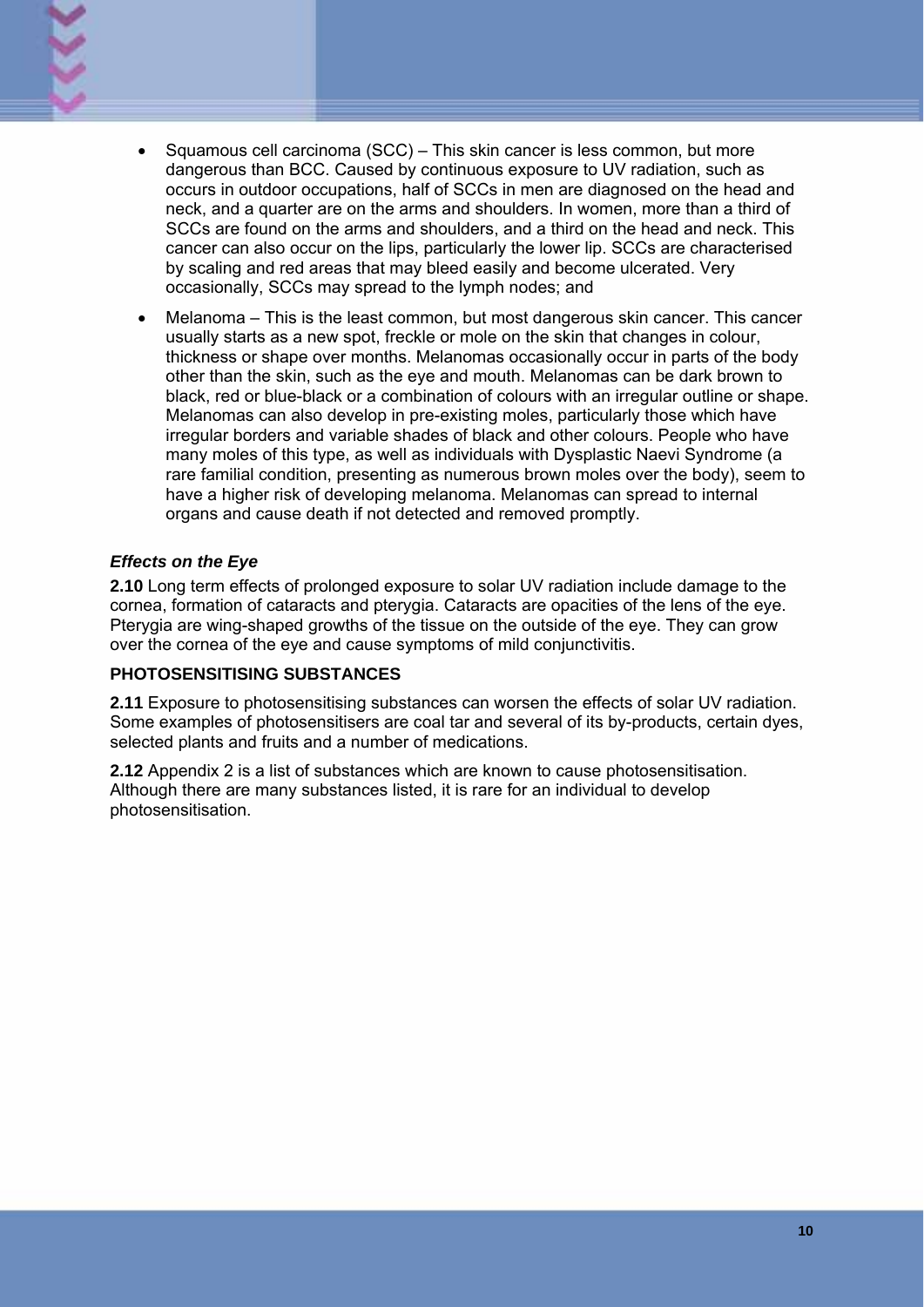

#### **3. EMPLOYER AND WORKER RESPONSIBILITIES**

**3.1** Occupational health and safety legislation in Australia requires employers to provide and maintain, as far as is practicable, a working environment that is safe and without risks to health. This is the employer's general duty of care.

**3.2** Workers are required to comply with instructions given by their employer for reasons of health and safety and take reasonable precautions to protect themselves and others at work.

**3.3** Workers should report any problems in achieving compliance to their employers.

#### *Consultation*

**3.4** Employers should consult with workers and/or worker representatives (such as health and safety representatives) on matters directly affecting their health and safety. In this case it should involve the assessment of exposure to solar UV radiation, the development and implementation of safe working procedures, and other control measures.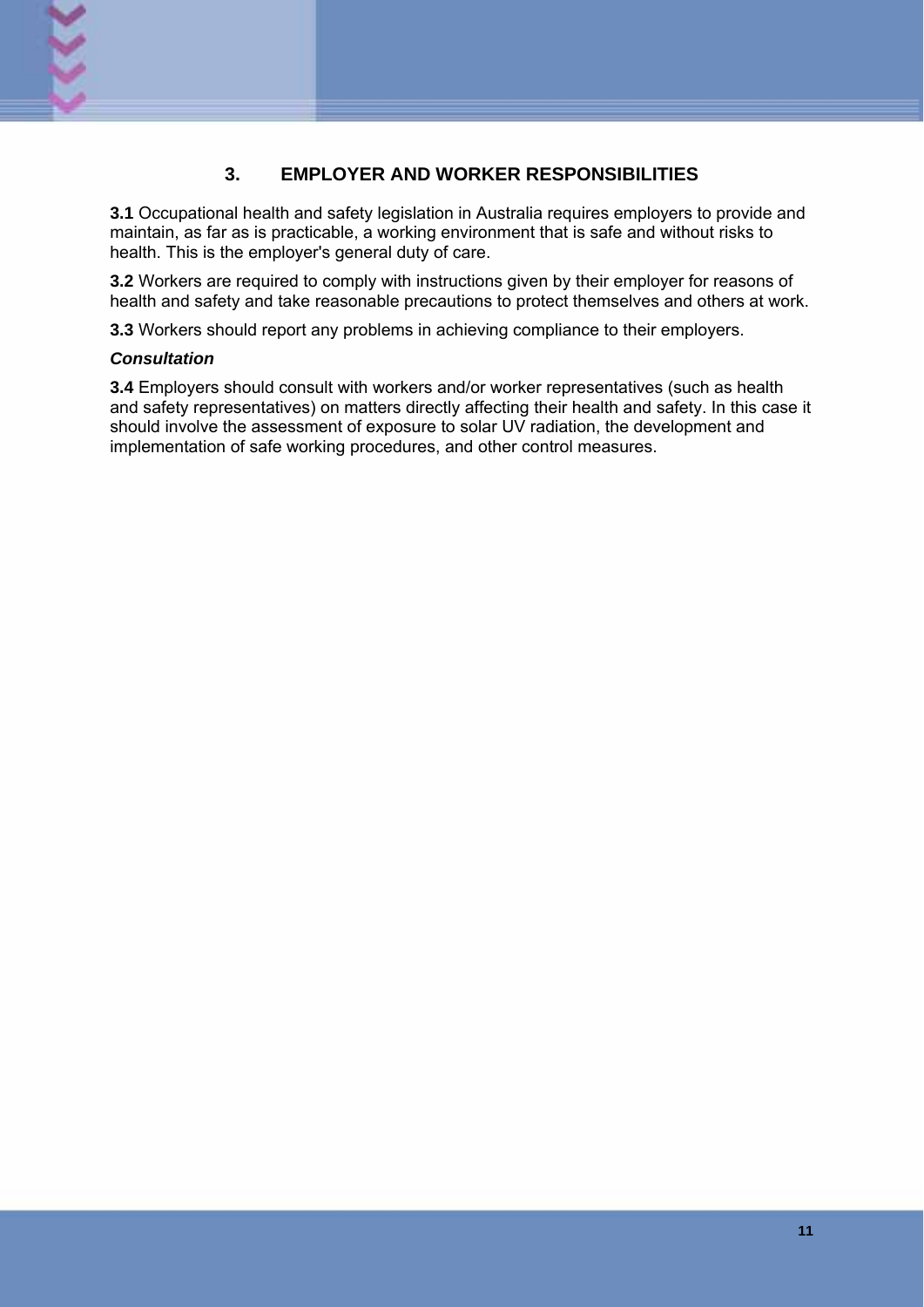## **4. DEVELOPING A UV PROTECTION PROGRAM**

#### **RISK ASSESSMENT**

**4.1** Conducting an ultraviolet (UV) risk assessment in the workplace will identify those employees who have a higher risk of exposure to UV radiation and the situations and work systems that have a higher exposure to UV radiation.

**4.2** The employer and/or nominated employee representative can conduct the assessment. Although no specific skills are required to carry out the assessment, it is vital the assessor/s have a sound knowledge of the work environment and processes being assessed.

#### *How to perform a risk assessment*

**4.3** Do a 'walk through' inspection to gather information about work areas and to determine the amount of UV radiation employees are exposed to.

**4.4** As solar UV radiation exposure in outdoor environments may vary depending on where the work is performed, an exposure assessment should identify:

- jobs/tasks, including breaks, which involve solar UV radiation exposure
- the time of day when the tasks are carried out and the frequency with which the tasks are performed
- the shade provided by the physical environment in which the work is carried out
- reflective surfaces, for example, water, reflective building glass, white surfaces such as sand, rock, cement or snow, and unpainted corrugated steel or aluminium roofing, that are part of the environment in which the work is carried out and
- any photosensitising substances associated with the work.

**4.5** It is also important to note any existing measures in place that influence total UV radiation exposure, including:

- the current levels and availability of shade during outdoor work or rest breaks
- the degree of influence an employee has over their work schedule, for example, early starts and
- the level of protection offered by sun-protective items (such as work clothing and personal protective equipment (PPE)) currently provided to outdoor workers.

**4.6** In most cases, a once-only exposure assessment will be sufficient. However, an assessment should also be conducted whenever there are changes in a work procedure which may lead to greater solar UV radiation exposure. A sample exposure checklist is given in Appendix 3.

**4.7** The information obtained from the risk assessment can also be used to develop a risk control plan, as a part of the workplace's UV Radiation Protection Policy.

Examples of exposure assessment and control reports are given in Appendix 3.

#### **UV RADIATION CONTROL MEASURES**

**4.8** Once the level of UV radiation risk in the workplace has been identified, control measures can be implemented. It is recommended that a combination of control measures is used.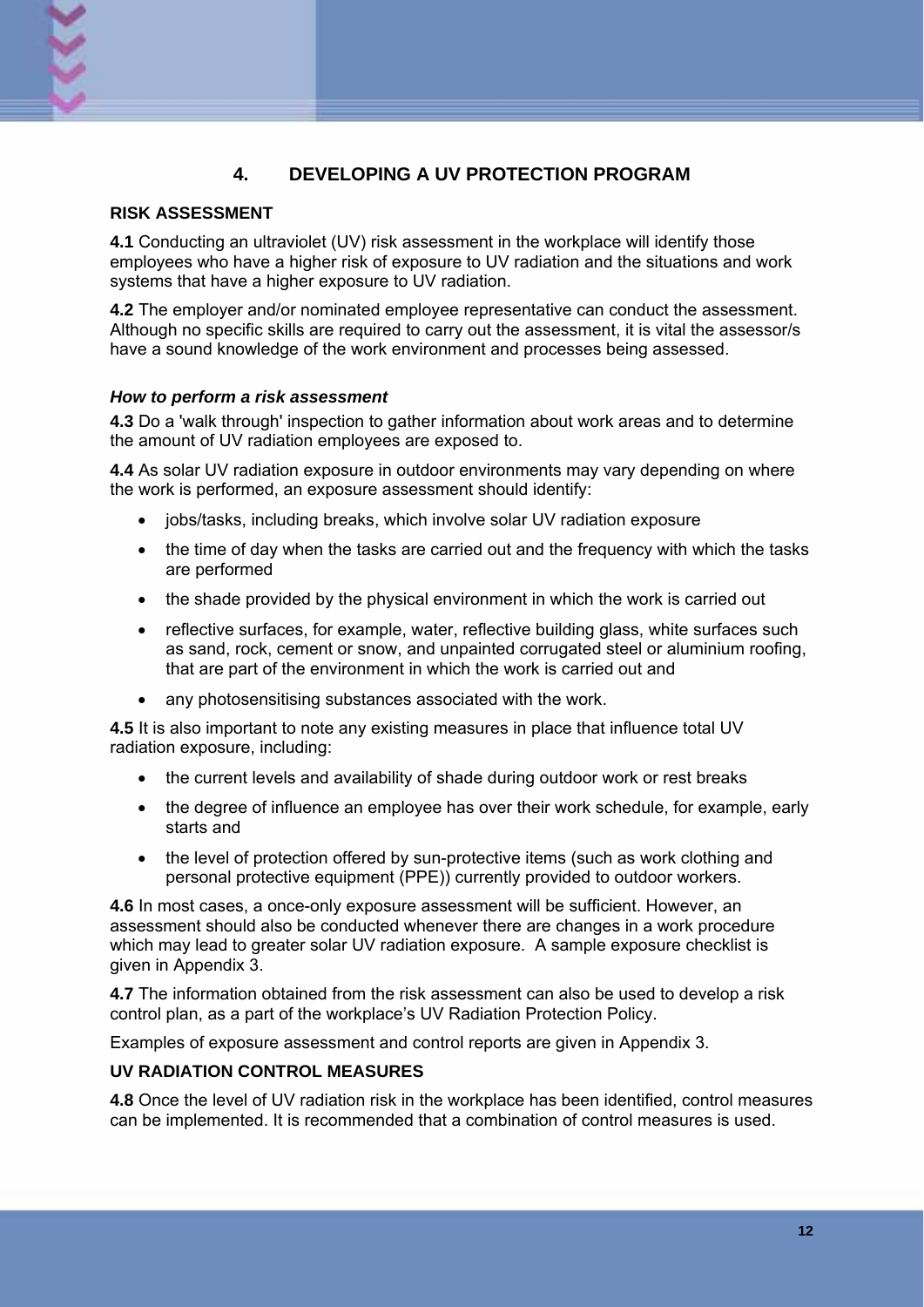

**4.9** Employers should ensure that exposures to solar UV radiation in the workplace are minimised by implementing a control strategy, where practicable, that includes the following control measures;

- the use of natural and/or artificial shade
- administrative and procedural measures and
- personal protection.

**4.10** These measures should be implemented together to minimise exposure to solar UV radiation.

**4.11** Where employees may be exposed to solar UV radiation and photosensitisers, exposures to both need to be minimised.

**4.12** In many instances, employers can reduce exposure to solar UV radiation by making some simple changes to the way that outdoor work is done. Examples of these changes are outlined below.

#### *Use of Natural and/or Artificial Shade*

**4.13** Where practicable, shade created by permanent objects such as trees, buildings and other structures should be used. In the absence of such objects, shade can be created by the use of canopies, tents, screens and other portable structures which are easy to erect and dismantle.

**4.14** It is important to remember that shade will only lessen exposure to solar UV radiation. Sunburn can still occur in shaded areas, due to the scattering of solar UV radiation by clouds and reflection from brightly coloured or shiny surfaces such as metal roofing, concrete, sand, water, glass and snow.

**4.15** In addition to shade, it is important to note that a high degree of attenuation of solar UV radiation can be achieved with ordinary window glass; hence there is value in keeping vehicle windows up when driving for long periods, provided this does not create a secondary hazard in itself.

#### *Administrative and Procedural Measures*

**4.16** Consideration may be given to simple reorganisation of outdoor work programs, and to the opportunity to undertake alternative tasks when the sun is most intense, that is, between 10.00 am and 2.00 pm (11.00 am and 3.00 pm when there is daylight saving). The SunSmart UV alert can also be used to determine forecast UV levels each day.

#### *Personal Protection*

**4.17** The use of personal protection is an important component in the solar UV radiation control strategy.

**4.18** It is also important to ensure that the use of personal protection itself does not create a secondary hazard to the worker. For example, loose clothing worn near outdoor machinery, such as a post hole digger/auger, may constitute a secondary hazard. Heat stress may also be a secondary hazard when wearing some types of protective clothing and performing heavy manual labour.

**4.19** For best protection, do not rely on personal protective equipment (PPE) alone. For example, the use of a hat and sunscreen together is preferable to the use of sunscreen alone.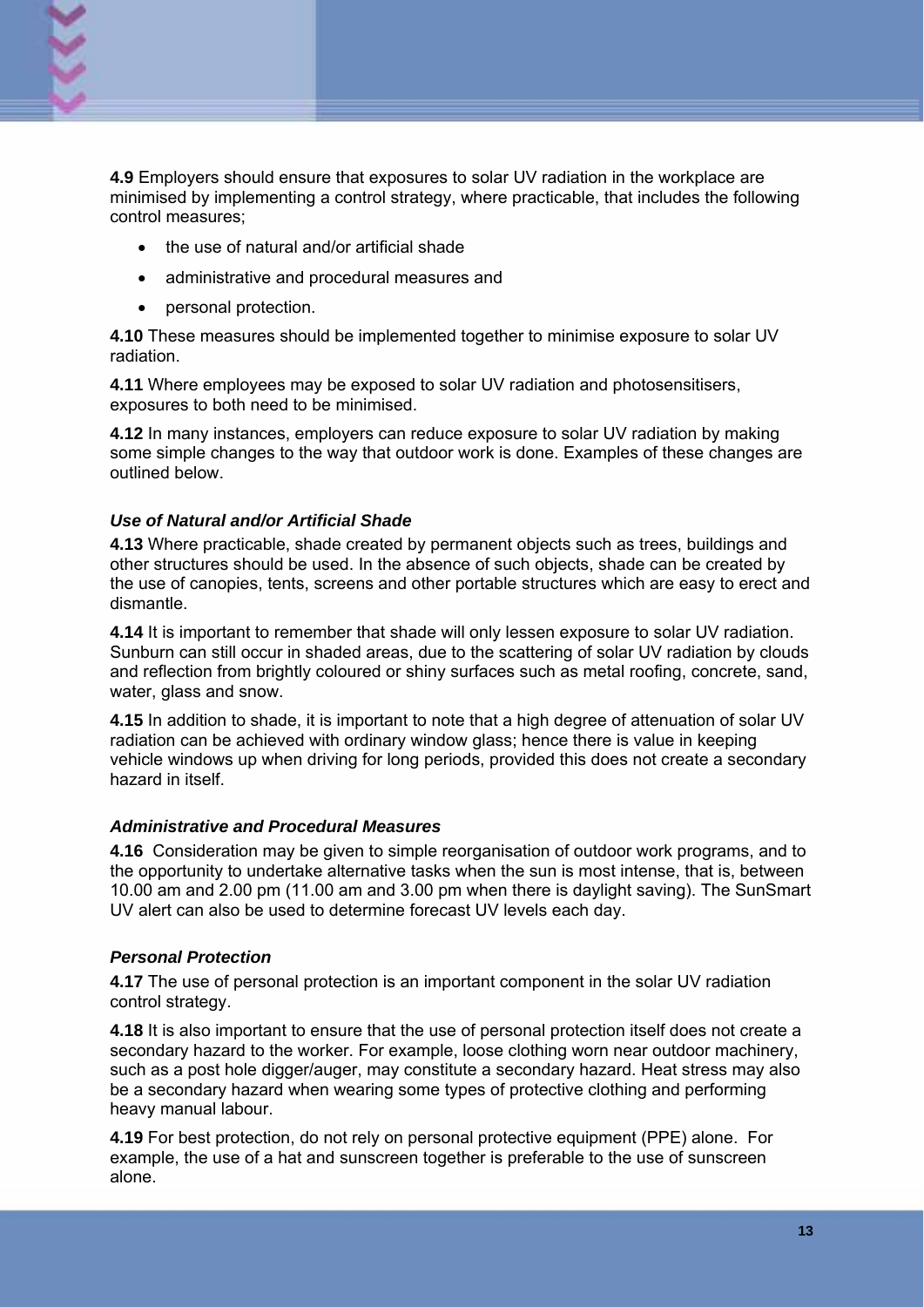

#### *Clothing*

**4.20** Clothing provides one of the most convenient forms of protection against UVR but not all garments offer sufficient sun protection. All fabrics have some ability to block UVR and laboratory testing is performed to determine how effective different fabrics are.

**4.21** The selection of appropriate clothing must take into account both the need to screen out solar UV radiation and the need for coolness in hot conditions. The key features to look for when selecting clothing are:

- tightness of weave or knit
- permeability of the material to assist the evaporation of sweat
- design and
- UPF Rating of 50+.

**4.22** The UPF rating indicates how effective a fabric is at blocking out solar ultraviolet radiation. UPF ratings range from 15 to 50 with higher ratings indicating more effective blocking and therefore better protection for the wearer of a garment made from the fabric. Fabrics that test higher than UPF 50 are rated as UPF 50+.

**4.23** Long-sleeved shirts with collars worn with long trousers are recommended, if practical. Cuffs, ankles and waist bands should be loose to allow air to circulate. Shirts are best worn outside trousers to increase ventilation, providing care is taken to ensure that this does not place the worker at greater risk of injury (see the reference to secondary hazards in Section 4.18).

**4.24** The tighter the fabric weave or knit, the less solar UV radiation reaches the skin. However, tightly woven fabrics provide more protection at the cost of being warmer. Impermeable materials, such as some disposable overalls with plastic linings, do not allow sweat to evaporate and will increase the risk of heat stress in certain circumstances. Cotton fabrics, which tend to be tightly woven, usually offer better protection than synthetics. In addition, cotton, because it assists sweat evaporation, is more comfortable to wear than fully synthetic fabrics. Light coloured fabrics are cooler to wear because they reflect the heat; however, dark coloured fabrics absorb more UV radiation than lighter shades.

#### *Hats*

**4.25** Hats provide shade and the bigger the brim, the greater the amount of shade that is provided. Hats with brims of at least 8 centimetres should be worn to provide adequate shade. Legionnaire-style caps, with loose flaps to protect the neck and ears, are also effective.

**4.26** Where practicable, hard hats and other protective hats, for example, bicycle helmets, should be fitted with broad brims. Attachable brims and neck flaps are available for this purpose. Due to their size, the wearing of wide brimmed hats may cause difficulties in some circumstances. In such cases, the safety function of the hat should take precedence over protection from the sun. Sunscreens and other protective measures should be used instead.

**4.27** Hats with wide brims will not protect against solar UV radiation reflecting from shiny surfaces.

#### *Sunscreens*

**4.28** Sunscreens should be selected in accordance with skin type and working conditions. A high SPF broad-spectrum sunscreen (that provides protection against UV-B rays and some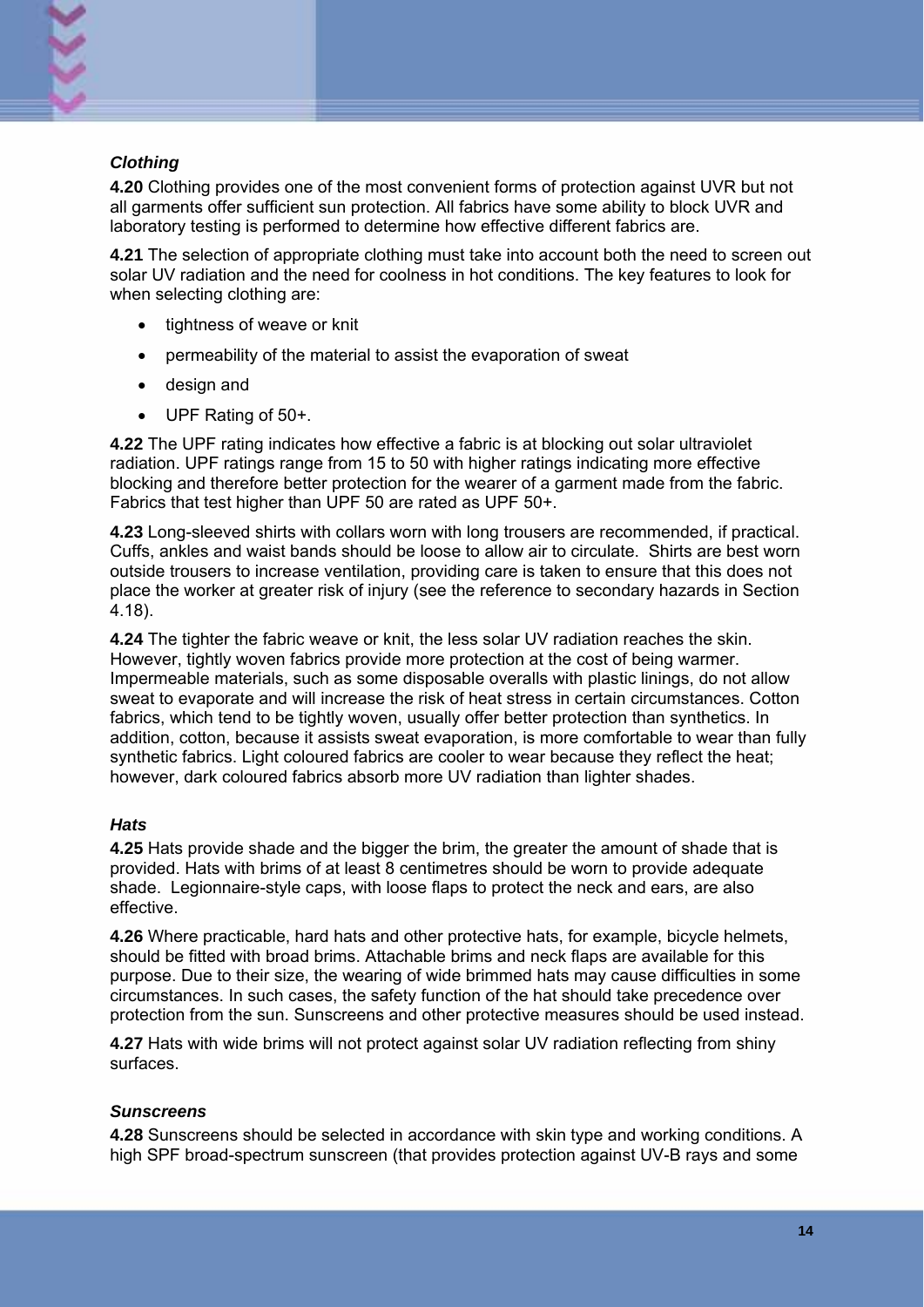

UV-A rays) is recommended. A water-resistant sunscreen may be necessary for some types of work. Sun protection factors (SPFs) are based on Australian Standard AS 2604

*Sunscreen Products-Evaluation and Classification*. The higher the SPF, up to a value of 30+, the greater the protection. However, the SPF value only relates to the reddening of the skin caused by one part of the UV spectrum (UV-B). Therefore, it is a wise precaution to use a high SPF broad-spectrum, water resistant sunscreen that will block a greater range of the UV spectrum, not just the part that causes this effect.

**4.29** No sunscreen provides complete protection. For example, an SPF of 30+ filters out 96 per cent of solar UV radiation. Therefore, hats, clothing and other protective measures should always be used in addition to a sunscreen.

**4.30** Sunscreens are best applied to dry skin at least 20 minutes before the start of any outdoor work. Sunscreens are more effective if they are wiped on, rather then being rubbed into the skin. Reapply sunscreens every two hours. In hot conditions, when sweating is profuse, reapply the sunscreen more frequently as the sweat will wash off the previous application. The effectiveness of any sunscreen depends on its correct use and storage. Too much sunscreen can reduce sweating and cause heat stress, and too little may not provide protection. Always read the instructions on the label to ensure correct use.

**4.31** In dusty conditions, such as where cement dust may be present, a sunscreen with an alcohol or vanishing cream base should be used. The use of an oil based sunscreen may increase the risk of dust adhering to the skin, thereby giving rise to a secondary hazard if the dust is of a hazardous nature. The Material Safety Data Sheet for the relevant substance should be referred to (if available) to determine if there is a health risk.

**4.32** The possibility of hypersensitivity and allergies to sunscreens cannot be excluded, and any history of individual reaction or preference for a particular type of sunscreen should be taken into account. Rather than not wearing a sunscreen under such circumstances, another sunscreen type should be used.

**4.33** Adequate supplies of sunscreen should be maintained at any outdoor work location. Bracket-mounted pump-packs of sunscreen are available from some suppliers, and can be mounted in change rooms, near time clocks or in vehicles. Simple preparations, such as zinc cream (SPF 30+, broad spectrum, water resistant sunscreen) will provide economical protection to essential areas such as the nose, lips and top of the ears. Zinc cream must be applied thickly but cannot be used on large areas of the body because it prevents sweat evaporation in hot conditions.

#### *Lip Protection*

**4.34** Lip cancer from prolonged exposure to sunlight is common. This is because lips do not contain melanin which provides some natural protection. Lips should be protected with sunscreen or a lipstick which has an SPF 30+ rating.

#### *Eye Protection*

**4.35** Eye protection from solar UV radiation is recommended, particularly in highly reflective environments. Where eye protection is required, two issues should be considered - safety and health.

**4.36** Where safety is the over-riding concern, glasses which comply with Australian Standard AS 1337 *Eye Protectors for Industrial Applications* are recommended. This standard includes tinted and untinted protectors which afford UV protection.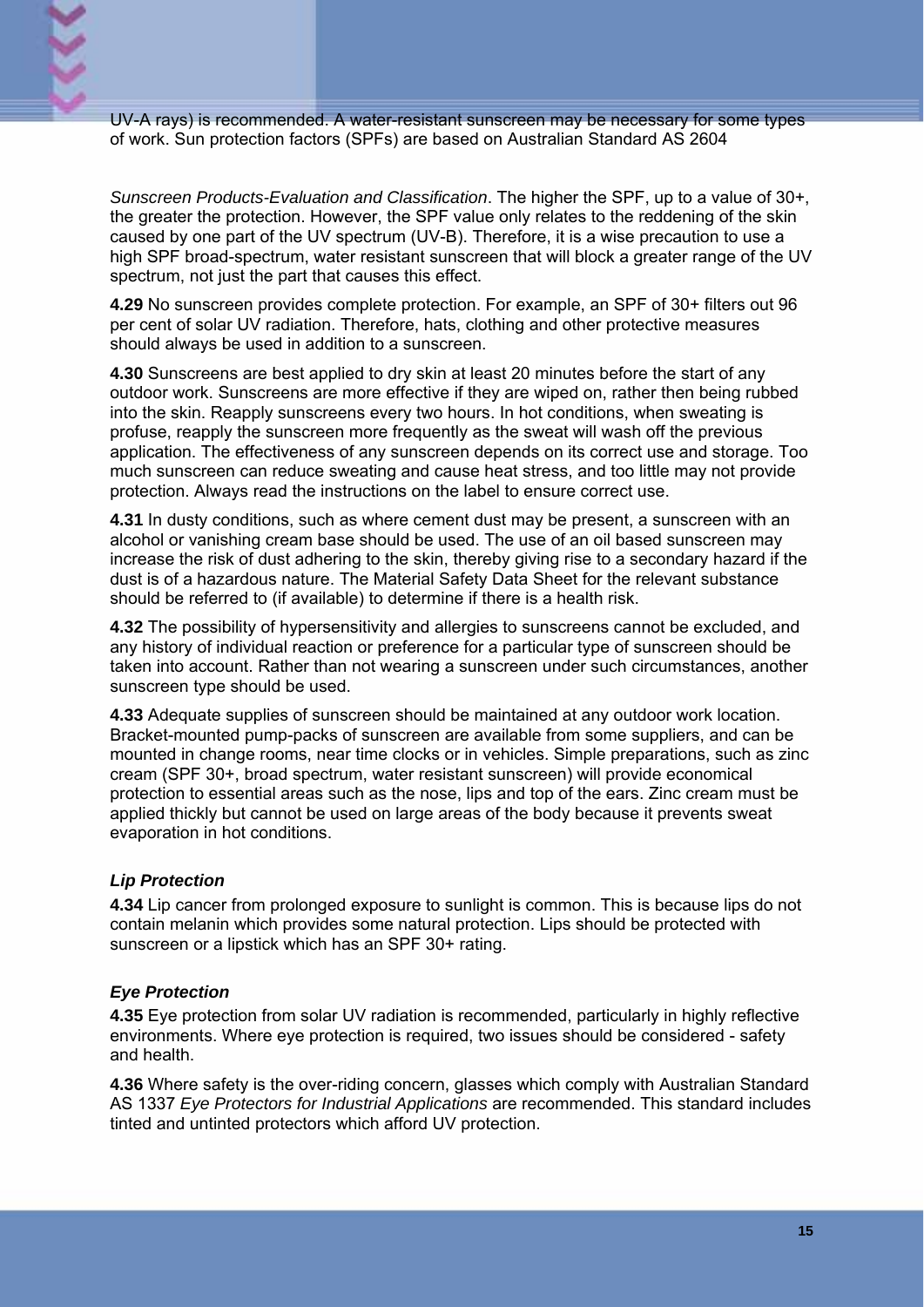

**4.37** Where health is the over-riding concern (for example protection from cataract formation), sunglasses designated as specific purpose type (b) in Australian Standard AS 1067.1 *Sunglasses and Fashion Spectacles - Part 1: Safety Requirements* may be worn.

#### **EDUCATION AND TRAINING PROGRAMS**

#### *Objectives*

**4.38** Employers should provide training where the need is identified in an (exposure) risk assessment of the type mentioned in Section 4. This will help employees understand the control measures being introduced and also what is expected of them throughout the workplace. Having identified this need, the training program should be on-going, as necessary, and be included in the induction of new employees (including contractors). The target groups requiring training are those people responsible for organising outdoor work and those people receiving prolonged exposure to solar UV radiation.

**4.39** The objectives of training and education should include:

- increasing recognition of the harmful health effects of solar UV radiation
- the promotion of safe working procedures consistent with the control strategy outlined in this guidance note and
- the provision of information on self-screening for skin cancer.

#### *Content*

**4.40** The content of any training program should be developed in consultation with employees and/or health and safety representatives, and tailored to the specific needs of the employees being trained, in the language(s) appropriate to the workplace, and to the environmental conditions identified.

**4.41** Cancer Councils in each State or Territory are an excellent source of simple but effective education and training packages on this issue.

**4.42** Topics to be dealt with in such a training program should include:

- the nature of solar UV radiation, including seasonal changes, and the daily pattern of intensity
- the effects of solar UV radiation, with particular reference to the risk factors associated with the development of skin cancer
- the control strategy to be utilised in the work activity
- self-screening for skin cancer and
- protection from photosensitising substances, where applicable.

#### *Workplace Education Program*

**4.43** Support services (including workplace education programs) are available from state and territory cancer councils.

#### *Online Training Courses*

**4.44** Online training courses are available and are an effective, cost efficient method of training for employees. Refer to your state or territory cancer council for further information.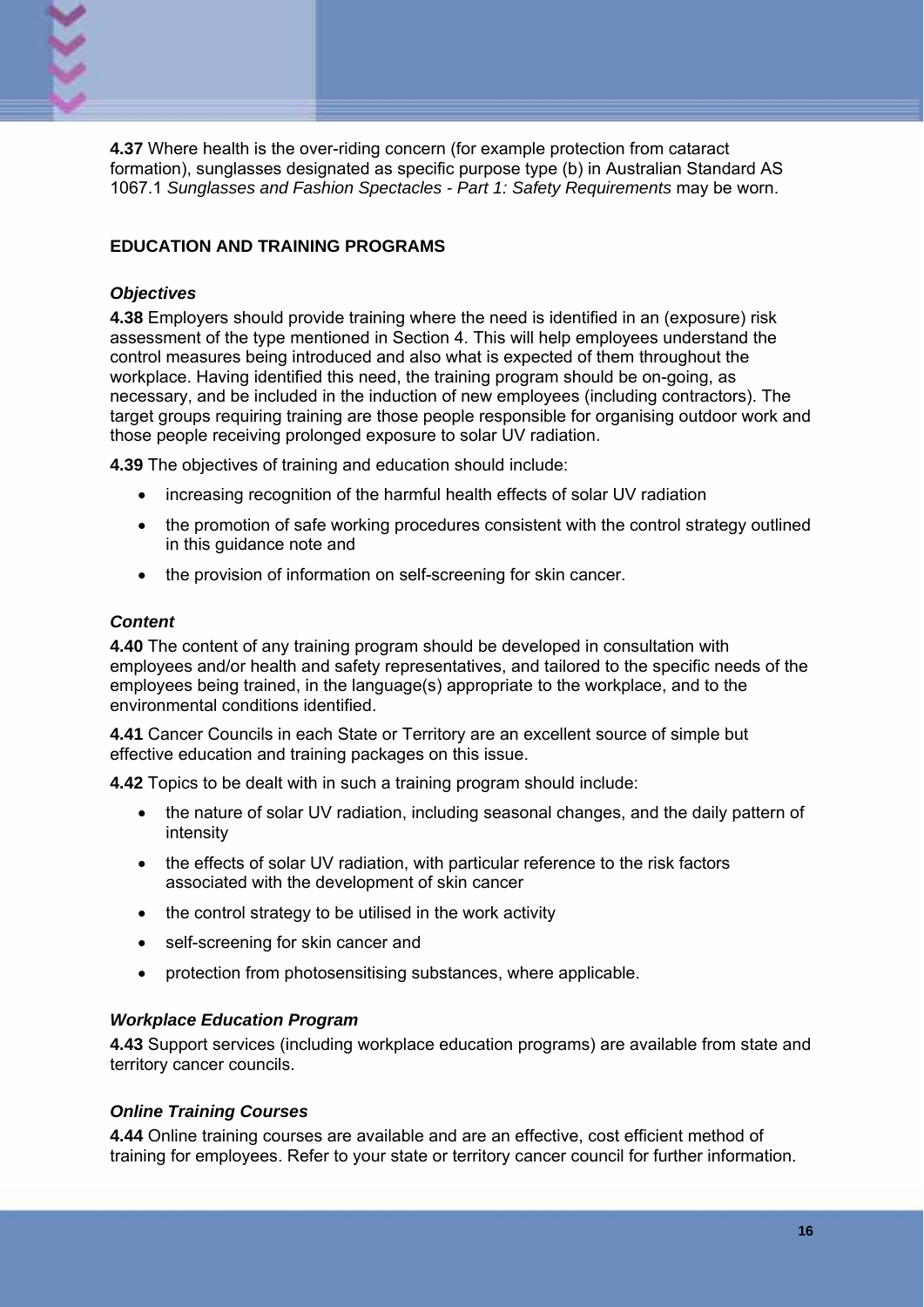

#### **DEVELOPING A POLICY**

*Please refer to appendix 3 for a sample workplace policy.* 

**4.45** A UV radiation policy can be used in the workplace to record why and how the UV radiation risk will be managed by the workplace. The policy should be developed in consultation with employees and/or health and safety representatives and should include:

- rationale and identification of the UV radiation hazard
- details of daily measures employed to minimize the hazard
- details of education requirements for management, workers and other staff
- an outline of who is responsible for implementation and monitoring
- details of review processes, and
- periodic UV radiation risk assessments to ensure your policy is current and up to date.

#### **MONITOR COMPLIANCE AND REVIEW THE PROGRAM**

**4.46** Regular monitoring of the effectiveness of workplace UV radiation protection programs is important, especially if the nature of the work has changed. The program can be reviewed by:

- asking staff for comments on concerns or issues they have with the new policy and/or practices
- asking staff whether there have been any difficulties experienced while implementing UV radiation control measures
- repeating the UV risk assessment process to provide information on changes in UV radiation risk levels and whether control measures are working
- examining information compiled during monitoring such as the degree of compliance with UV radiation control measures, and
- examining current sunburn rates and skin-related compensation claims and comparing to rates prior to introducing the program.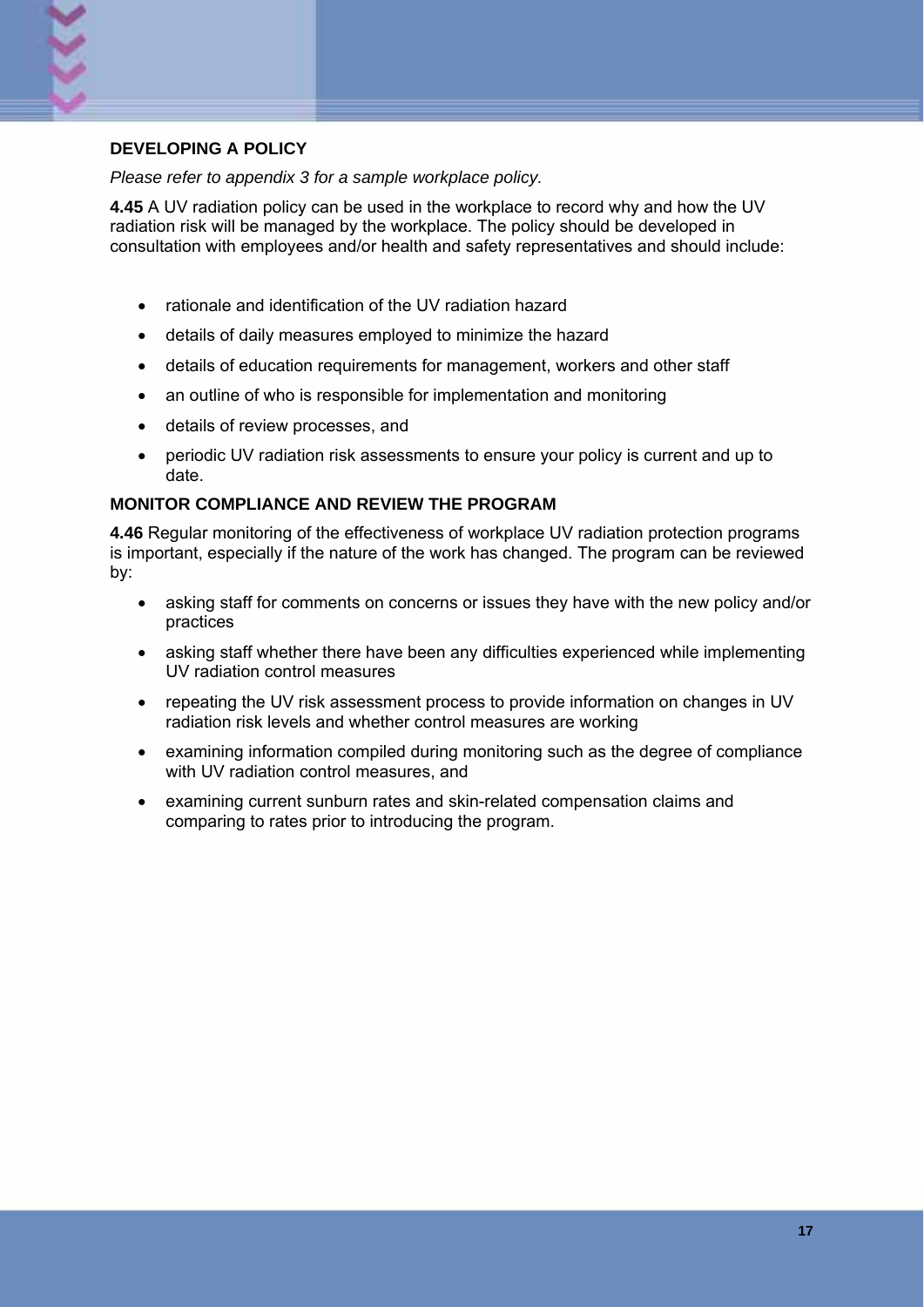#### **5. HEALTH SURVEILLANCE**

**5.1** In most cases, health surveillance for skin cancer involves self-screening, that is, people examining their bodies themselves. However, employers may wish to provide a screening programme for those employees exposed to UV radiation, even if the exposure occurs on an intermittent or part-time basis. High risk individuals<sup>1</sup> should be examined by their general practitioner every 12 months.

**5.2** Employers should ensure that workers are provided with information on self-screening for skin cancers. Pamphlets which describe what to look for are available from the State or Territory Cancer Councils. These Cancer Councils are listed in Appendix 5. Further information on 'self-examination' is provided at Section 5.7.

**5.3** It is important for people to regularly check all parts of the body, in particular, the areas most often exposed to the sun, that is, the ears, face, neck, shoulders, arms and hands.

**5.4** If any abnormalities are detected that may indicate the presence of a skin cancer or sunspots (keratoses), a medical practitioner should be consulted promptly.

**5.5** Early detection of skin cancer is important in ensuring effective treatment of the condition.

**5.6** Employers should ensure that workers are provided with information on the hazards of solar UV radiation and its effects on health, for example, by making this guidance note available.

**5.7** The following information is an extract on 'self-examination' taken from the SunSmart Information Sheet on *Early Detection and Treatment of Skin Cancer.* 

#### **Self-examination**

All adults should check their skin for changes at least every three months. Unlike many other cancers, skin cancer is often visible, making it easier to detect in the early stages. Early detection is crucial if skin cancer is to be cured.

Use a hand-held mirror to check the skin on your back and the back of your neck, or ask someone else to have a look for you. Don't forget to check your armpits, inner legs, ears, eyelids, hands and feet. Use a comb to move sections of hair aside and inspect your scalp.

#### *The A.B.C.D of early detection – what to look for*

**A: Asymmetry** – One half of the spot doesn't match the other

**B: Border** – The edges are irregular, ragged, notched, or blurred

**C: Colour** – The colour is not the same all over and may include shades of brown or black, red, white or blue.

**D: Diameter** – The spot is larger than 6mm across (about <sup>1</sup>/<sub>4</sub> inch) or is growing larger.

Also be aware of any mole or freckle which:

- changes over a period of months
- grows in size

-

• changes shape

 $1$  Individuals at high risk of melanoma are those with multiple atypical naevi (moles) who have a history of melanoma in themselves or in one or more first degree relatives. Individuals who are at high risk of non melanoma skin cancer are those with a fair complexion, a tendency to burn rather than tan, have freckles, light eye colour, light or red hair colour and previous nonmelanoma skin cancer (NMSC)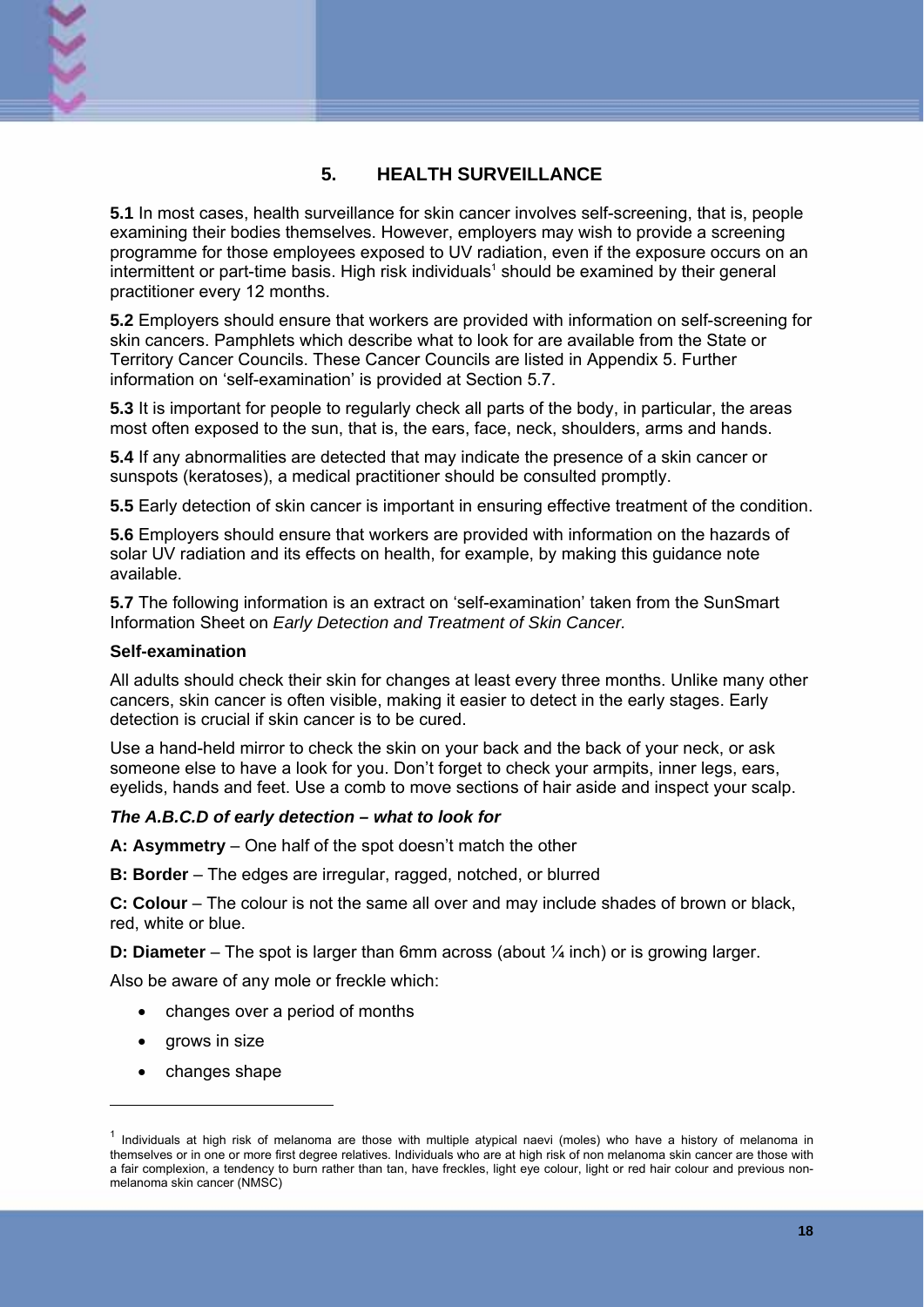

- becomes mottled in colour
- has a persistent itch.

Photographs of any suspicious areas can be useful to record any changes. People worried about changes that might indicate skin cancer should talk to their doctor.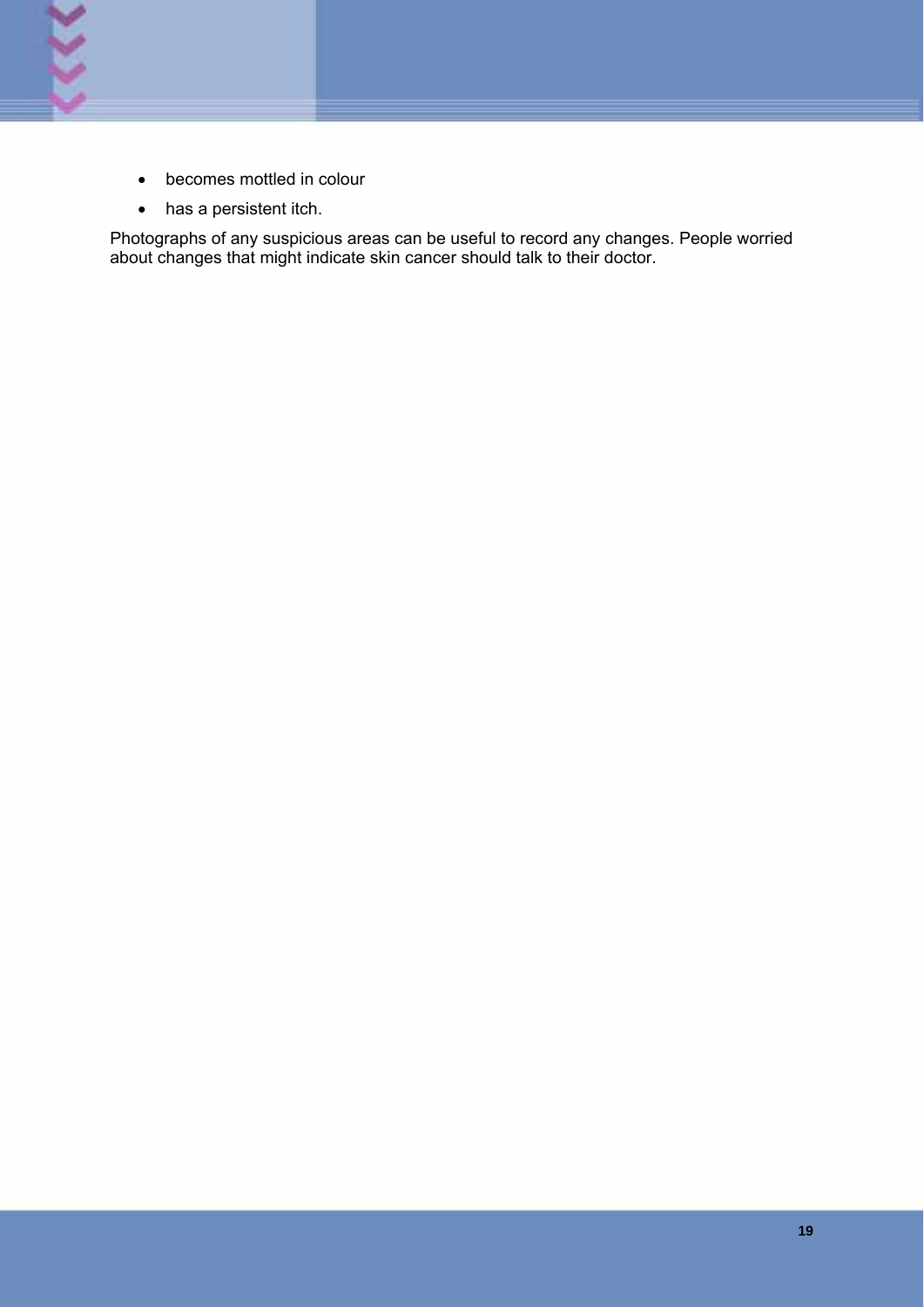#### **Appendix 1 CHARACTERISTICS OF SOLAR ULTRAVIOLET RADIATION**

**A1.1** Ultraviolet radiation is a component of the electromagnetic radiation (EMR) spectrum emitted by the sun.

**A1.2** All forms of EMR are characterised by wavelength. The unit of measurement of wavelength for UV radiation is the nanometre (nm) which is 1,000,000,000th of a metre.

**A1.3** The UV radiation range is traditionally divided into four sub-divisions:

- UV-A 315-400 nm
- UV-B 280-315 nm
- UV-C 200-280 nm and
- Vacuum UV 100-200 nm.

**A1.4** Wavelengths in the vacuum UV and UV-C ranges do not reach the Earth through the atmosphere from the Sun. Sunlight contains more UV-A than UV-B, but UV-B is much more active in causing skin damage. Broad-spectrum sunscreens are effective against UV-B rays and at least part of the UV-A spectrum.

**A1.5** The factors which affect the intensity of solar UV radiation (particularly of UV-B and, to a lesser extent, UV-A) are:

- time of day
- cloud cover
- season of the year
- proximity to the equator
- stratospheric ozone concentration
- altitude
- extent of reflection and
- extent of shade.

**A1.6** Stratospheric ozone depletion is now recognised as a major future determinant of solar UV radiation at ground level. The World Health Organization has stated that a decrease in stratospheric ozone by 1 per cent would lead to an increase in the incidence of nonmelanoma skin cancers by 3 per cent. An ozone depletion of 5 per cent would lead to an increase of incidence by 16 per cent. Such depletion, if it occurs, is most likely to particularly affect Tasmania and southern parts of the Australian continent.

**A1.7** Solar UV radiation is likely to be at its greatest intensity between the hours of 10.00am and 2.00 pm (adjusted to 11.00 am and 3.00 pm for daylight saving) because the sun is highest in the sky between these times. On sunny days, a useful rule of thumb is to avoid direct (unprotected) exposure when your shadow is shorter than yourself. Cloud cover will reduce the intensity of solar UV radiation, however, more solar UV radiation may be transmitted than is expected from the apparent density of the cloud, and sunburn can still occur on a cloudy day.

**A1.8** On average, over summer the peak intensity of solar UV radiation is at 12.00 noon (1pm where daylight savings is in effect). Between the hours of 10.00 am and 2.00 pm (11am and 3pm), two hours before and two hours after the peak intensity, approximately 65 per cent of the total solar UV radiation responsible for skin cancer is received.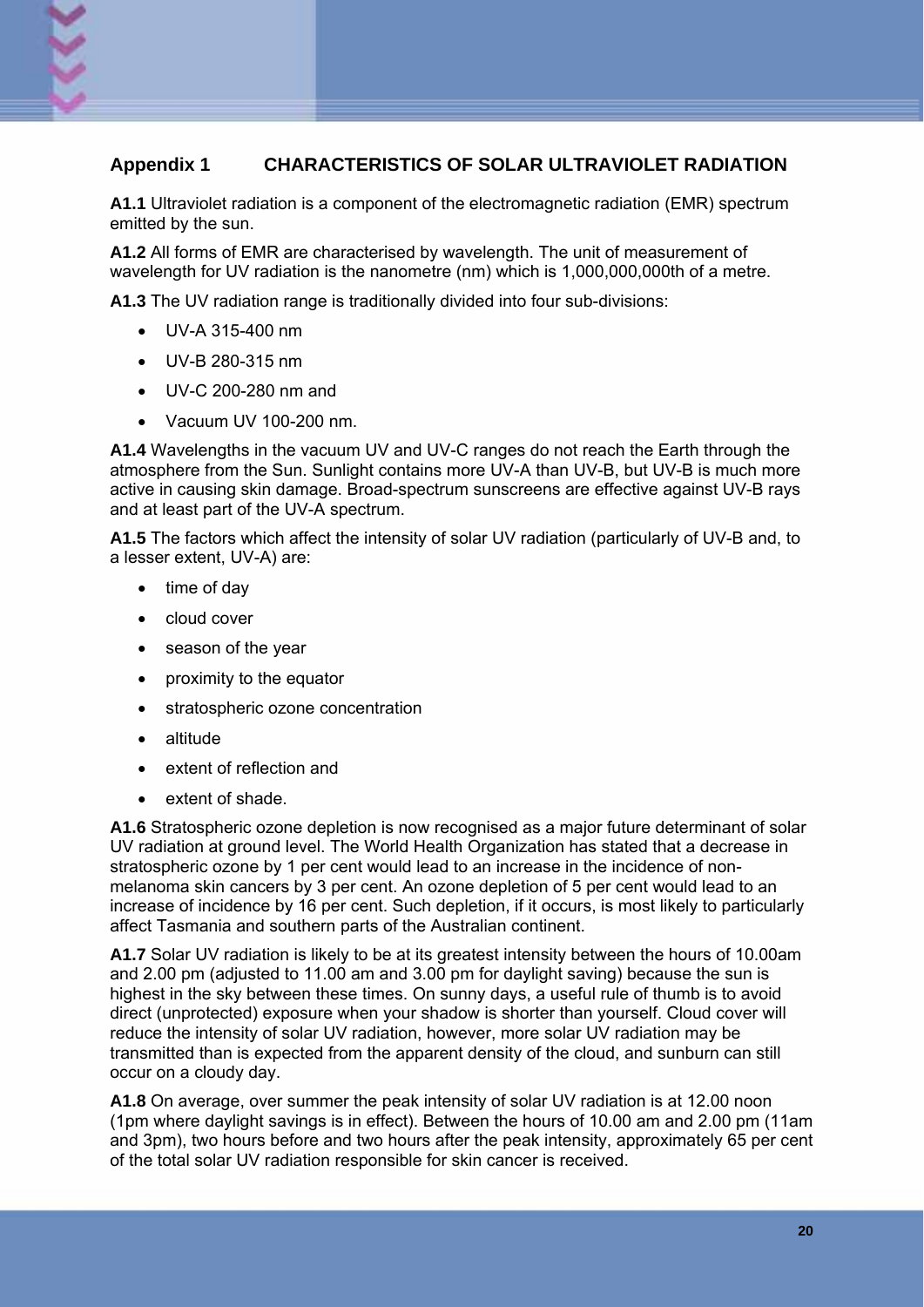**A1.9** This is why it is recommended that people should particularly avoid direct exposure to sunlight between the hours of 10.00 am and 2.00 pm (11am and 3pm during daylight savings). This general approach should apply throughout Australia.

**A1.10** During the winter months, the sun is lower in the sky and the amount of solar UV radiation received in Australia is less than that received during summer. However, the preventive strategies given in Chapter 4 still need to be applied during this time whenever the UV Index reaches 3 or above, which can be year round in the tropical north of Australia. The SunSmart UV Alert is issued when the UV Index is predicted to reach 3 or above, and preventive strategies should be employed. The UV Index is a simple and informative way of describing the daily solar UV radiation intensity. The UV Alert is issued by the Bureau of Meteorology and indicates when the UV index is forecast to reach 3 or above and shows the period of the day that sun protection is required. When the UV index is 3 or above, it can damage your skin and lead to skin cancer. Between 10 am and 2.00 pm (11.00 and 3.00 pm during daylight savings) the UV index is usually in the High (6-7) range or above.

**A1.11** The intensity of solar UV radiation increases with height above sea level. For example, workers in the Australian Capital Territory and Southern Highlands of New South Wales may be exposed to higher solar UV radiation levels than those received by workers in some parts of Queensland. Some natural surfaces, such as fresh snow, are highly reflective of solar UV radiation. Exposures of Australian ski-field workers to solar UV radiation in winter can be just as intense as summer exposures at sea level. Other natural surfaces which are reflective include sand, rock, snow and water. There is also major reflection from other surfaces such as metallic roofing and concrete.

**A1.12** While most of the heat radiation of the Sun comes directly from the Sun, half to two thirds of solar UV radiation is scattered from the sky. Substantial solar UV radiation exposure is therefore possible even when direct sun rays are shaded.

**A1.13** Solar UV radiation levels are generally low indoors. People who work near windows will be exposed to solar UV radiation, the level of which will depend on the direction the window is facing, the type of glass in it, shading from nearby objects and whether the window is open or shut. Ordinary window glass effectively blocks out all UV-B and should therefore offer some protection against skin cancers.

**A1.14** Clear car glass has a protection factor of about 13, which is equivalent to a good sunscreen, while some window tints, for example, film tinting for car windows, have protection factors of 500.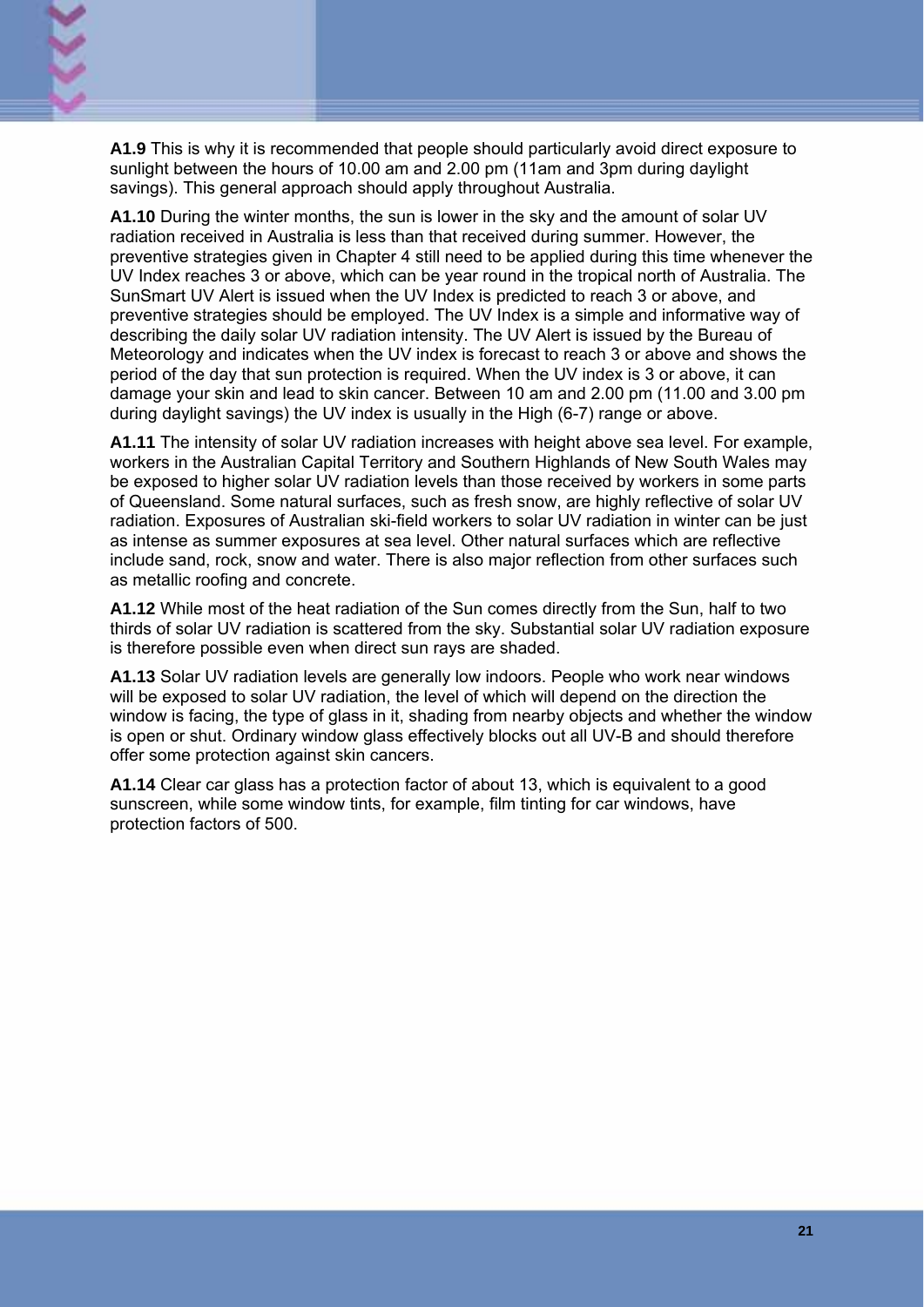#### **Appendix 2 SOME SUBSTANCES WHICH CAUSE PHOTOSENSITIVITY**

**A2.1** Photosensitivity is an abnormally high reactivity in the skin or eyes to UV radiation or natural sunlight. It *may* be induced by ingestion, inhalation or skin contact with certain substances known as photosensitisers. Symptoms will vary with the amount of UV radiation, type and amount of photosensitiser, skin type, and age and sex of the person exposed.

#### **INDUSTRIAL CHEMICALS**

**A2.2** Photosensitisation of the skin and eyes can be caused by exposure to specific industrial chemicals. The skin can be affected by dermal exposure or inhalation. The eyes can be affected by volatile fumes. In certain occupations, the risk from exposure to particular photosensitising chemicals and solar UV radiation is severe. For example, exposure to tar and sunlight can cause precancerous and cancerous skin lesions. Exposure to coal tar fumes can cause simultaneous inflammation of the conjunctiva and cornea.

**A2.3** The industrial chemicals listed below have been identified as photosensitisers following dermal exposure<sup>2</sup>:

| <b>Dyes</b>      | <b>Coal Tar and Derivatives</b> |
|------------------|---------------------------------|
| acridine         | anthracene                      |
| bromofluorescein | phenanthrene                    |
| eosin            | pitch                           |
| erythrocin       | creosote                        |
| fluorescein      | <b>Chlorinated Hydrocarbons</b> |
| methylene blue   | chlorobenzols                   |
| rhodamine        | diphenyls                       |
| rose bengal      | triphenyls                      |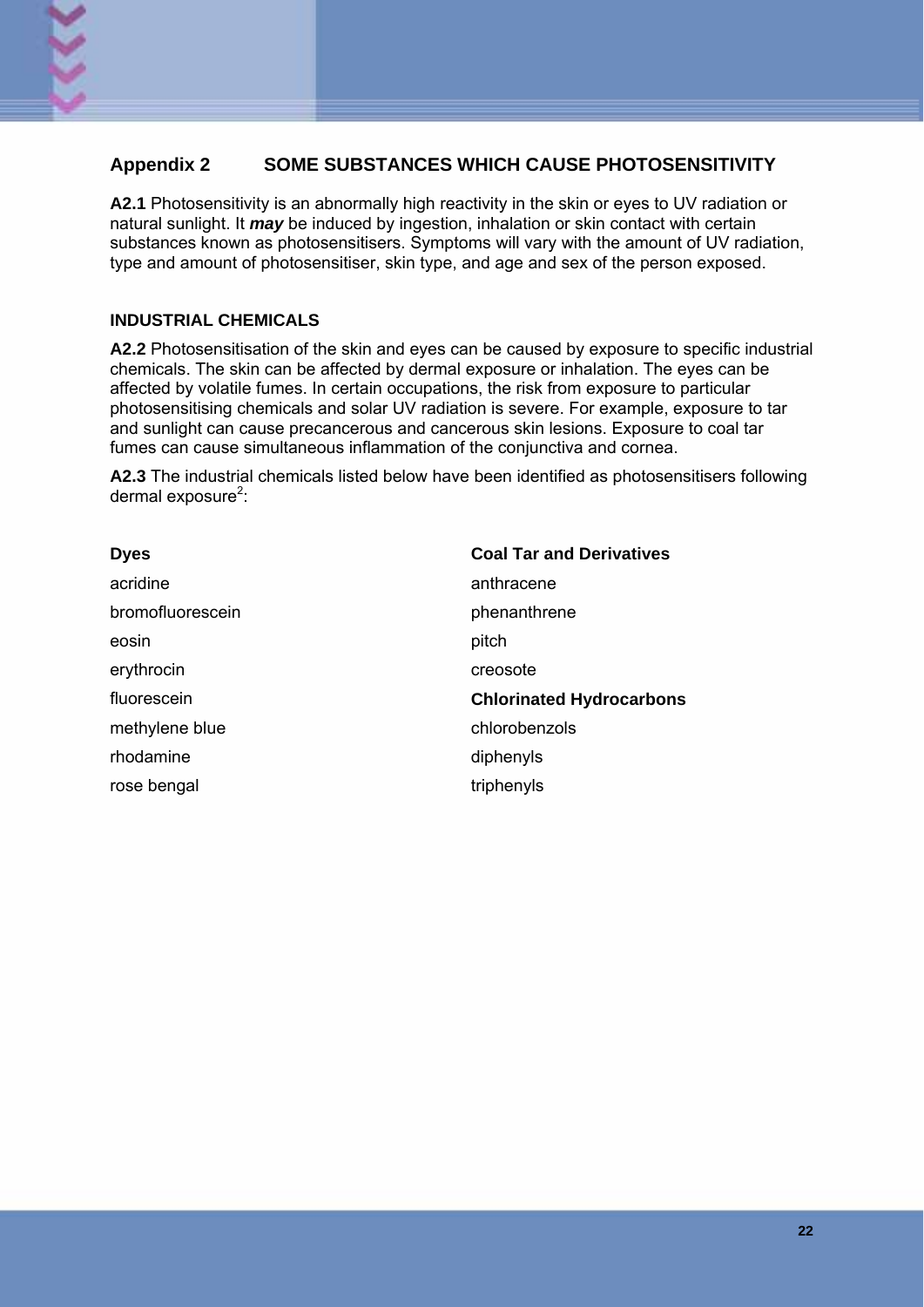#### **DRUGS**

**A2.4** Ingestion or topical application of particular medications may cause photosensitivity in some individuals. Photosensitivity may occur in every person, is usually dose related and may not happen the first time the drug is taken. It should be stressed that administration of the medication should not stop until medical advice has been sought. Avoiding exposure to direct sunlight will control the photosensitivity in the meantime. Consult a doctor or pharmacist about the availability of alternative medications.

**A2.5** The following drugs have been identified as photosensitisers from either occupational exposure and/or therapeutic administration $2.3$ :

| <b>Drug</b>                                 | <b>Exposure</b><br>Route | <b>Drug</b>                           | <b>Exposure</b><br>Route |
|---------------------------------------------|--------------------------|---------------------------------------|--------------------------|
| sulphonamides                               | oral                     | diethylstilbestrol                    | oral                     |
| p-aminobenzoic acid<br>and esters           | oral                     | estrogens                             | oral                     |
| sulfonlyureas                               | oral                     | triethylenemelamine                   | oral                     |
| chlorothiazides                             | oral                     | quinine                               | oral                     |
| chlorosalicylanildes                        | oral                     | riboflavin                            | oral                     |
| griseofulvin                                | oral                     | estrone                               | dermal                   |
| phenothiazines                              | oral                     | nalidixic acid                        | dermal                   |
| demethylchlor-<br>tetracycline              | oral                     | naproxen                              | dermal                   |
| Diphenhydramine<br>hydrochloride (Benadryl) | oral                     | fluorouracil                          | dermal                   |
| promethazine<br>(Phenergan)                 | oral                     | furocoumarins                         | oral                     |
| tetracyclines                               | oral                     | thiazides and related<br>sulphonamide | oral                     |
|                                             |                          | diuretics                             |                          |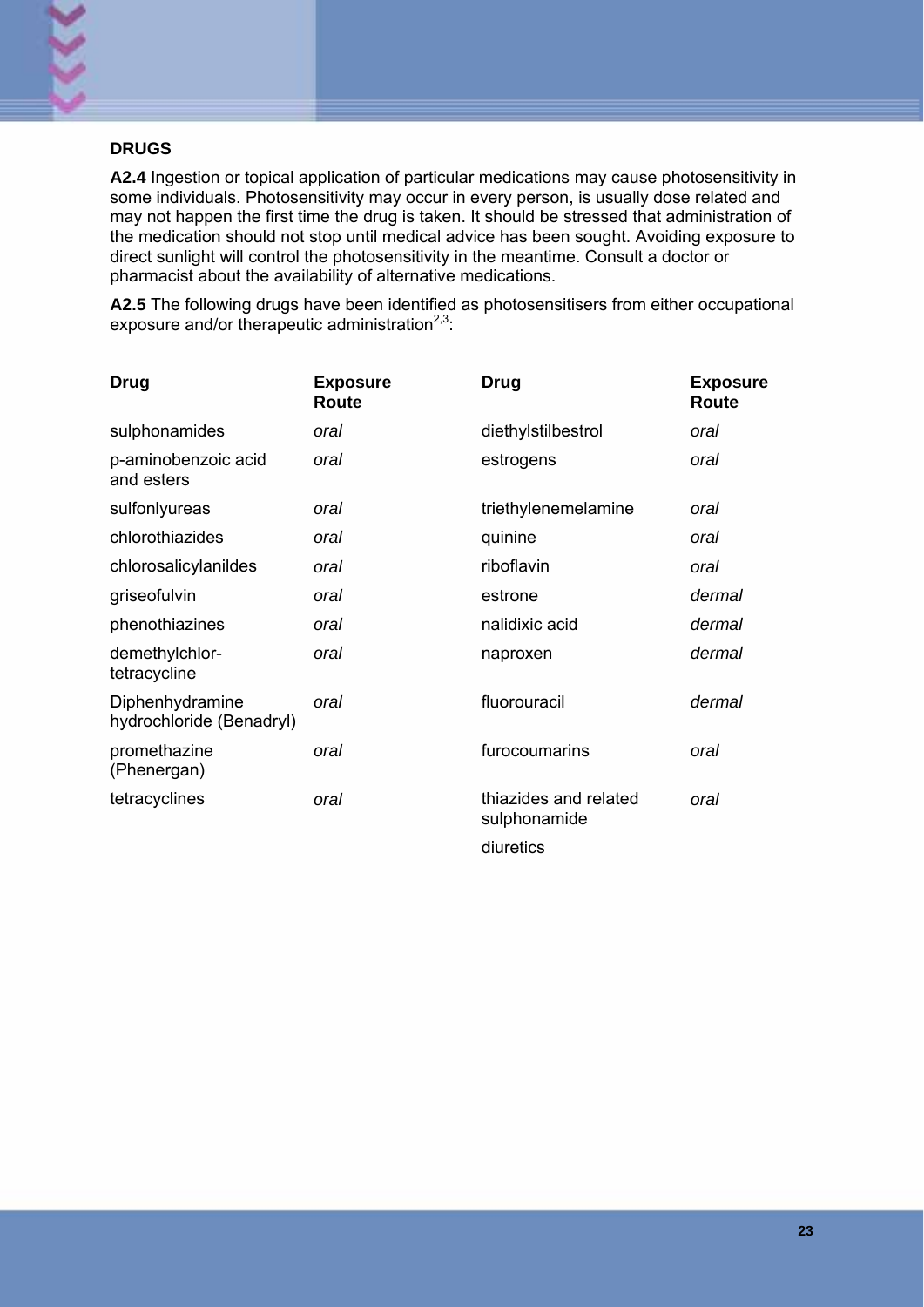

#### **PLANTS**

**A2.6** The following plants found in Australia are known to cause photosensitivity through skin contact with the plant or its juices<sup>2,3.</sup> Gardeners, people in the food processing industry, surveyors, construction workers, horticulturalists, florists, and agricultural and forestry workers are among the occupational groups most likely to be exposed to these plants. Oilbased sunscreens provide greater protection against plant-related photosensitivity than water-based sunscreens as the oil-based sunscreens will assist in providing a barrier to plant juices.

| <b>Common Name</b> | <b>Botanical Name</b>    | <b>Common Name</b>                  | <b>Botanical Name</b>   |
|--------------------|--------------------------|-------------------------------------|-------------------------|
| agrimony           | Agrimonia eupatoria      | giant hogweed<br>varities           | Heracleum species       |
| bergamot           | Citrus bergamia          | goosefoot                           | Chenopodium<br>species  |
| bind weed          | Convolvulus arvensis     | Indian mustard                      | Brassica juncea         |
| bishop's weed      | Ammi majus               | lichen species                      | ------                  |
| buttercup          | Ranunculus species       | lemon                               | Citrus limon            |
| carrot             | Daucus carota            | lime                                | Citrus aurantifolia     |
| celery             | Apium graveolens         | milfoil, yarrow                     | Achillea millefolium    |
| citron             | Citrus medica            | parsnip                             | Pastinaca sativa        |
| chrysanthemum      | chrysanthemum<br>species | St. John's wort                     | Hypericum<br>perforatum |
| dill               | Anethum graveolens       | Scurfy-pea, bavchi                  | Psoralea corylifolia    |
| fat hen            | Chenopodium album        | seville orange                      | Citrus aurantium        |
| fennel             | Foeniculum vulgare       | stinking mayweed,<br>corn chamomile | Anthemis cotula         |
| fig                | Ficus carica             |                                     |                         |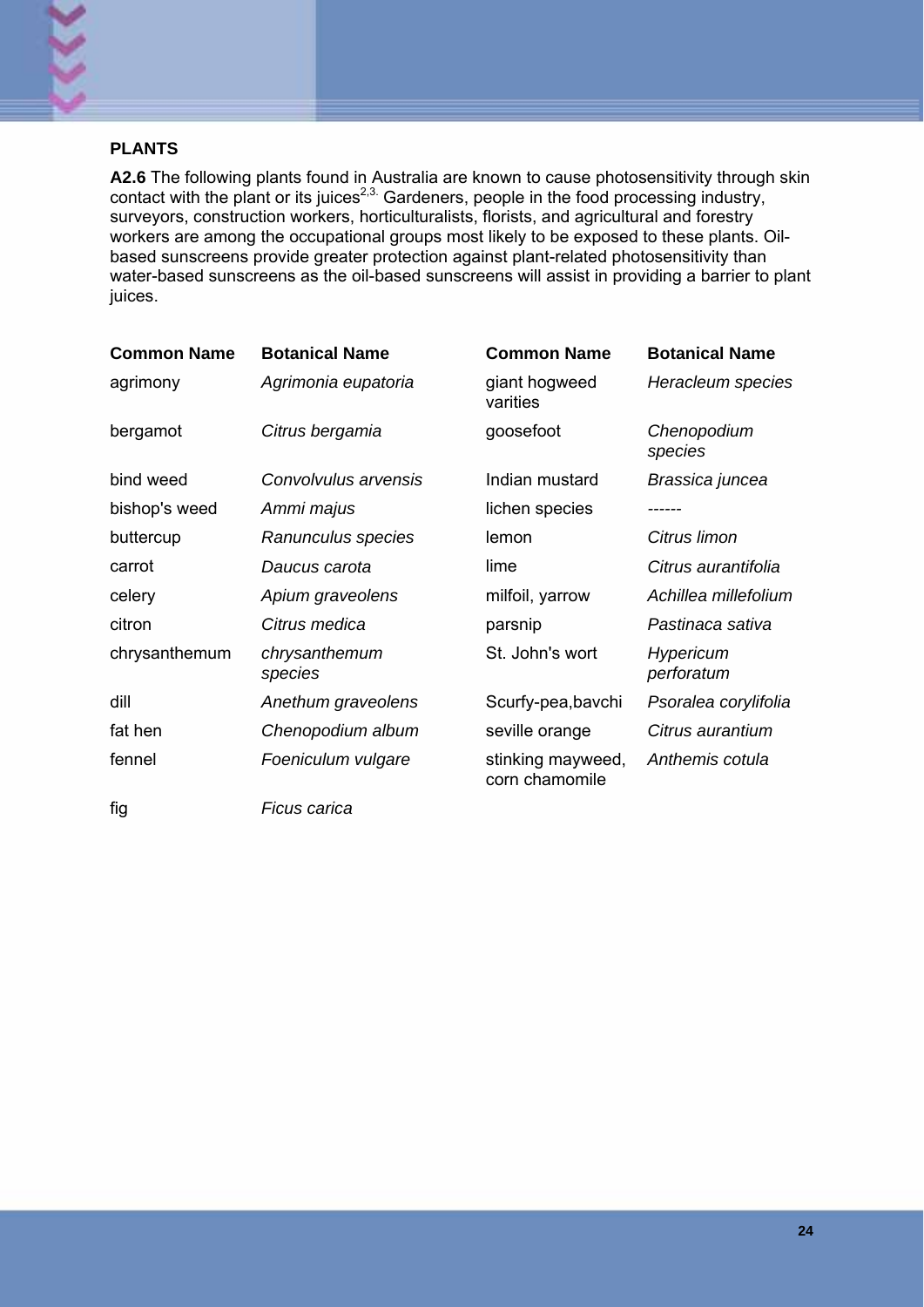#### **MISCELLANEOUS**

٢

**A2.7** Some oils and fragrances used in cosmetics and other products, and, very occasionally, sunscreen additives, have been identified as possible photosensitisers following dermal exposure<sup>2</sup>:

| <b>Oils and Fragrances</b> | <b>Sunscreen Additives</b> |
|----------------------------|----------------------------|
| angelica root oil          | digalloyl trioleate        |
| bergamot oil               | 6-methylcoumarin           |
| cumin oil                  | p-aminobenzoic acid (PABA) |
| lemon oil                  | <b>PABA derivatives</b>    |
| lime oil                   |                            |
| orange oil bitter          |                            |
| rue oil                    |                            |
| cedarwood oil              |                            |
| lavender oil               |                            |
| neroli oil                 |                            |
| orange peel oil            |                            |
| sandalwood oil             |                            |
| musk ambrette              |                            |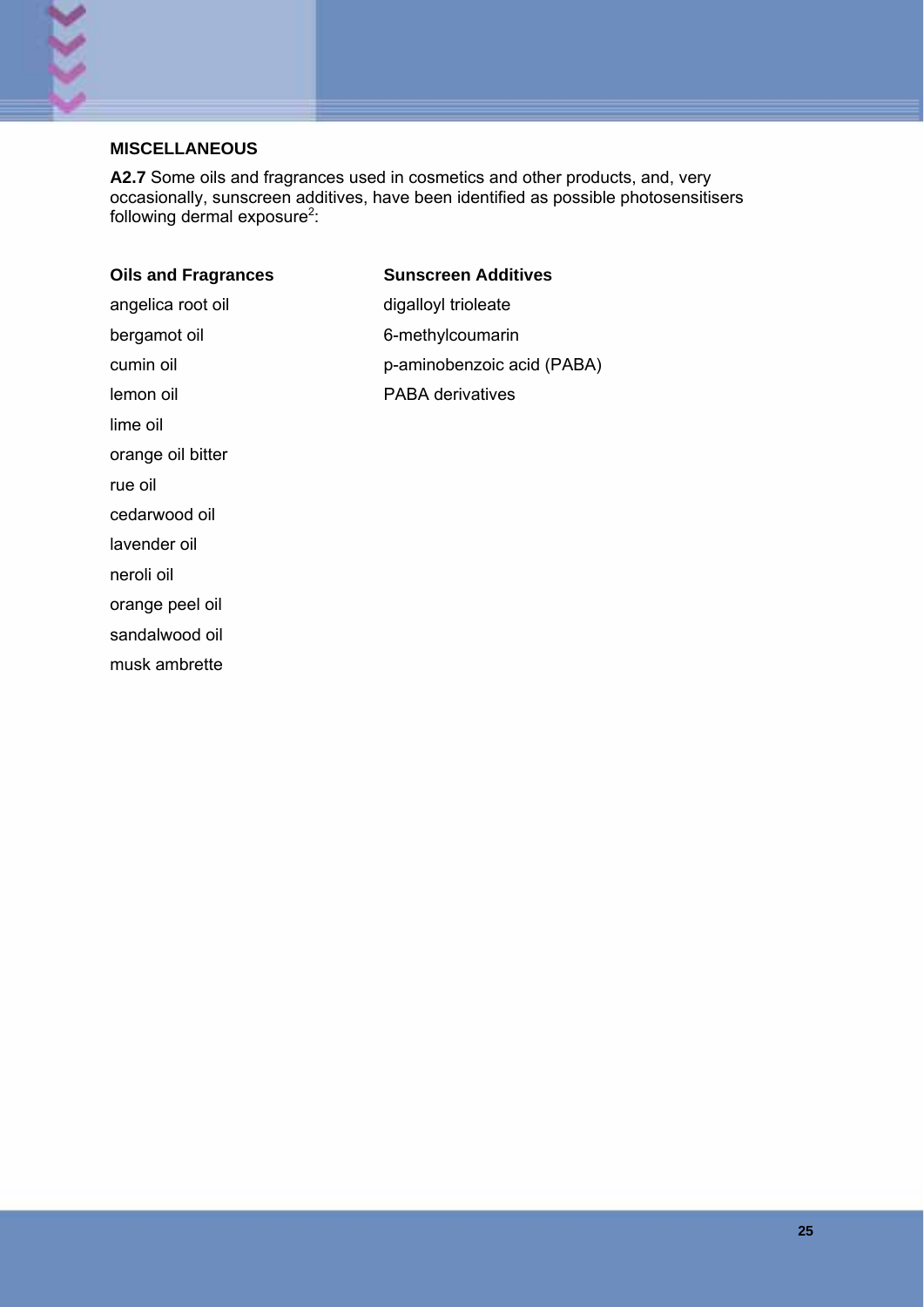#### **Appendix 3 A SAMPLE SUN PROTECTION POLICY FOR WORKPLACES**

This sample sun protection policy is intended as a guide only. Organisations should use aspects to tailor a policy that suits the needs and practicalities of their own organisation.

#### **(Organisation Name) sun protection policy**

#### **Background**

Australia and New Zealand have the highest rates of skin cancer in the world. Despite being an almost entirely preventable disease it continues to affect at least two in every three Australians by the age of 70. Of all new cancers diagnosed in Australia each year, 80% are skin cancers. Employees who work outdoors for all or part of the day have a higher than average risk of skin cancer. This is because ultraviolet radiation in sunlight or 'solar UVR' is a known carcinogen. All skin types can be damaged by exposure to solar UVR. Damage is permanent and irreversible and increases with each exposure.

(Organisation Name) has an obligation to provide a working environment that is safe and without risks to health. This obligation includes taking proper steps to reduce the known health risks associated with exposure to solar UVR for outdoor workers.

#### **Aims**

This policy aims to eliminate, and where not practicable, reduce worker exposure to solar UVR by implementing appropriate sun protection control measures.

#### **Our commitment**

(Organisation Name) will conduct a risk assessment in consultation with health and safety representatives and employees to identify employees who have a high risk of exposure to solar UVR, and work situations where exposure to solar UVR occurs.

(Organisation Name) will reduce employees' exposure to solar UVR by requiring the use of sun protection control measures by outdoor workers when the UV Index is 3 and above, and at all times when working in alpine regions or near highly reflective surfaces.

(Organisation Name) recognises that a combination of sun protection control measures, which includes engineering and administrative controls, personal protective equipment and clothing, provides the best protection to employees from exposure to solar UVR.

(Organisation Name) recognises that the SunSmart UV Alert is issued whenever the UV Index is forecast to reach 3 and above, and will use the time period displayed to inform employees when it is necessary to use sun protection control measures while working outdoors.

(Organisation Name) recognises that supervision of outdoor workers and monitoring of the use of sun protection control measures is required to ensure compliance.

(Organisation Name) recognises that standard company grievance procedures will be initiated where an employee fails to comply with sun protective control measures.

(Organisation Name) will ensure injury reporting procedures are followed when an incident of sunburn or excessive exposure to solar UVR occurs in the workplace.

#### **Management will:**

- provide shaded areas or temporary shade where possible
- encourage workers to move jobs where possible to shaded areas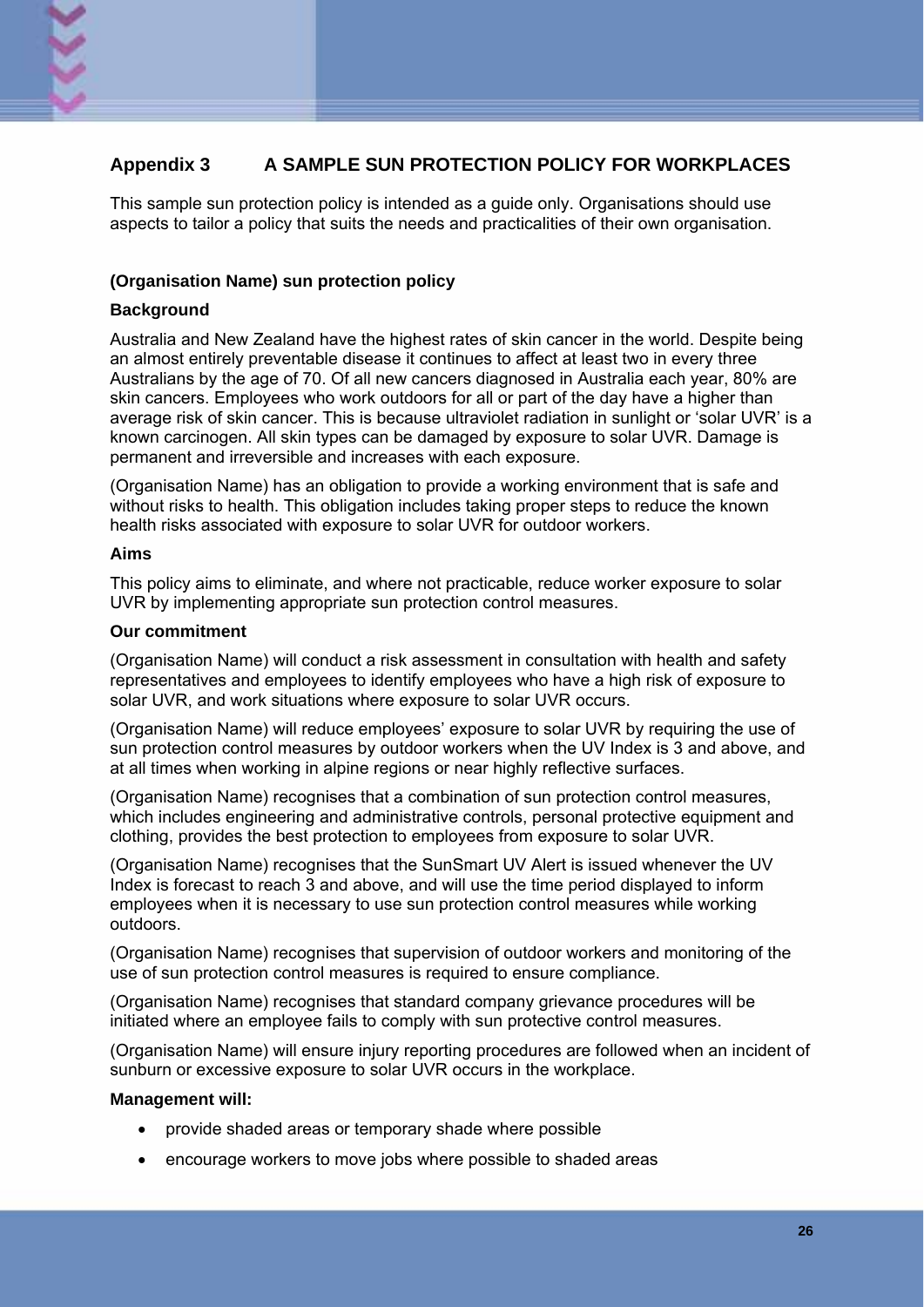- consider applying window tinting to work vehicles
- modify reflective surfaces where possible
- identify and minimise contact with photosensitising substances
- provide indoor areas or shaded outdoor areas for rest/meal breaks
- schedule outdoor work tasks to occur when levels of solar UVR are less intense, such as earlier in the morning or later in the afternoon
- schedule indoor/shaded work tasks to occur when levels of solar UVR are strongest, such as the middle part of the day
- encourage employees to rotate between indoor/shaded and outdoor tasks to avoid exposing any one individual to solar UVR for long periods of time
- provide daily access to the SunSmart UV Alert
- provide and ensure use of appropriate sun protective PPE in line with SunSmart guidelines including:

-sun protective work clothing

-sun protective hats

-sunglasses

-sunscreen

- provide training to employees to enable them to work safely in the sun
- ensure training is provided as part of induction for new employees
- ensure employees are provided with information to effectively examine their own skin
- ensure managers and supervisors act as positive role models
- adopt sun protection practices during all company social events and
- promote the use of sun protection measures 'off the job'.

#### **Employees will:**

- cooperate with all measures introduced by management to minimise the risks associated with exposure to solar UVR
- comply with instructions and advice in regards to the use of sun protection control measures
- participate in sun protection education programs
- act as positive role models and

#### **Review**

This policy will be reviewed on a regular basis, or at least every two years.

Name (please print):

Position:

Signature:

Date:

Date of next policy review: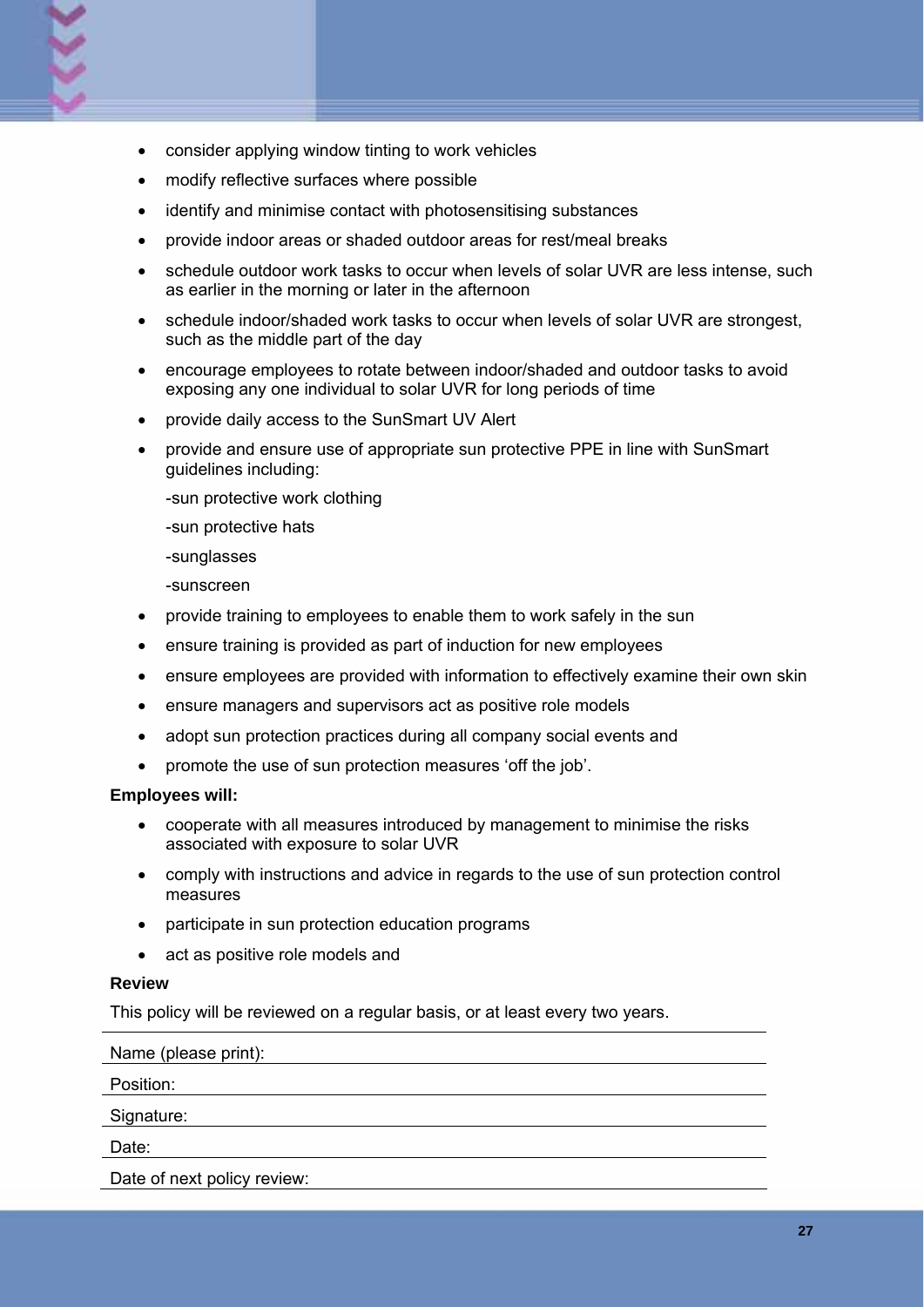

## **SOLAR ULTRAVIOLET RADIATION EXPOSURE CHECKLIST**

Please print details of the location, task performed, and the length of time in hours, in the boxes below.

| Date                   |  |
|------------------------|--|
| Site location          |  |
| Task description       |  |
| Hours per day outdoors |  |

#### **Time of Day**

Indicate the time of day during which exposure occurs by placing a tick in the corresponding box. If the exposure varies throughout the day, please write further details in the box provided.

| Before 10 am $\Box$ YES $\Box$ NO |                                    | $12 - 2 \text{ pm}$ $\Box$ YES $\Box$ NO |  |
|-----------------------------------|------------------------------------|------------------------------------------|--|
|                                   | 10 am – 12 pm $\Box$ YES $\Box$ NO | After 2 pm $\Box$ YES $\Box$ NO          |  |
| Variable                          |                                    |                                          |  |

#### **Shade**

In the boxes provided below, please indicate the type (such as buildings or trees) and extent (such as sparse or plentiful) of available shade.

| Type   |  |
|--------|--|
| Extent |  |

#### **Reflective Surfaces**

If reflective surfaces are present in your work environment, please identify them from the selection given below. `Other' includes surfaces such as snow.

| Concrete                                                    | $\Box$ YES $\Box$ NO |  | Sand  | $\Box$ YES $\Box$ NO |  |
|-------------------------------------------------------------|----------------------|--|-------|----------------------|--|
| Glass                                                       | $\Box$ YES $\Box$ NO |  | Other | $L$ $YES$ $L$ $NO$   |  |
| If OTHER, specify                                           |                      |  |       |                      |  |
| <b>Photosensitising Substances</b>                          |                      |  |       |                      |  |
| Are photosensitising substances present?<br>If YES, specify |                      |  | ∐ YES | I NO                 |  |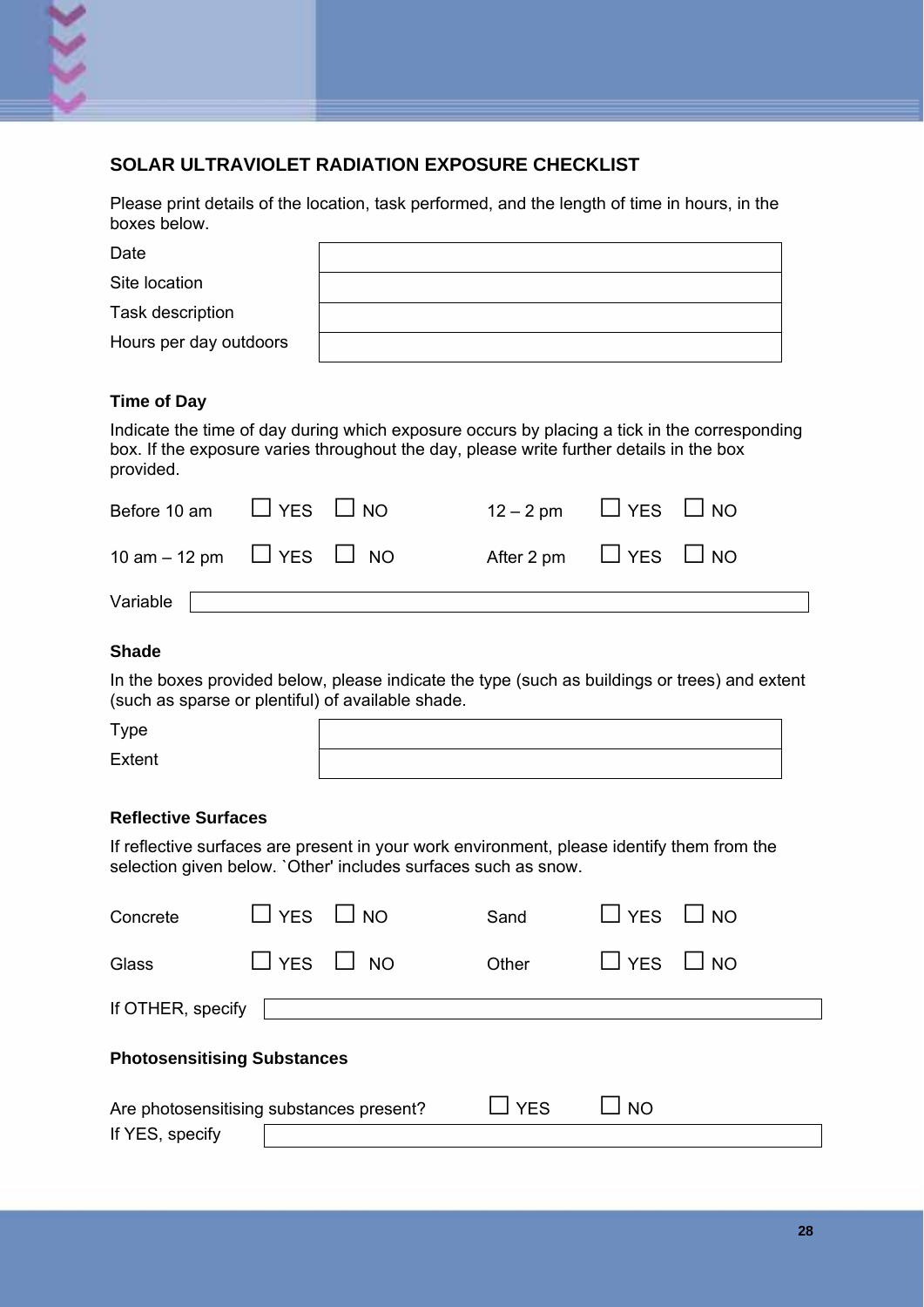## **Appendix 4 STATE AND TERRITORY CANCER COUNCILS**

**A5.1** Information and advice about skin cancer and sun protection is available from: **Cancer Council Australia** 

www.cancer.org.au/cancersmartlifestyle/SunSmart/Sunprotectionintheworkplace.htm

1 Rathdowne Street 1 2002 1 2004 46 Ventnor Avenue CARLTON VIC 3053 WEST PERTH WA 6005 Tel: (03) 9635 5000 Tel: (08) 9212 4333 www.sunsmart.com.au www.cancerwa.asn.au

#### **Cancer Council New South Wales Cancer Council Tasmania**

153 Dowling Street 180-184 Collins Street Woolloomooloo HOBART TAS 7000 SYDNEY NSW 2011 Tel: (03) 6233 2030 Tel: (02) 9334 1900 Email: infotas@cancer.org.au Email: feedback@nswcc.org.au www.cancertas.org.au www.cancercouncil.com.au/sunsmart

#### **Cancer Council Queensland Unit 2 Casi House**

553 Gregory Terrace Vanderlin Drive FORTITUDE VALLEY QLD 4006 CASUARINA NT 0810 Tel: (07) 3258 2200 Tel: (08) 8927 4888 Email: info@cancerqld.org.au Email: admin@cancernt.org.au www.cancerqld.org.au/ www.cancercouncilnt.com.au/

202 Greenhill Road Building 44 EASTWOOD SA 5063 5 5 Richmond Avenue Tel: (08) 8291 4111 **FAIRBAIRN ACT 2609** Email: cancersa@cancersa.org.au Tel: (02) 6257 9999

## **Cancer Council Victoria Cancer Foundation Western Australia**

Email: enquiries@cancervic.org.au Email: inquiries@cancerwa.asn.au

# **Cancer Council Northern Territory**

## **Cancer Council South Australia Cancer Council Australian Capital Territory** www.cancersa.org.au Email: reception@actcancer.org.au www.actcancer.org/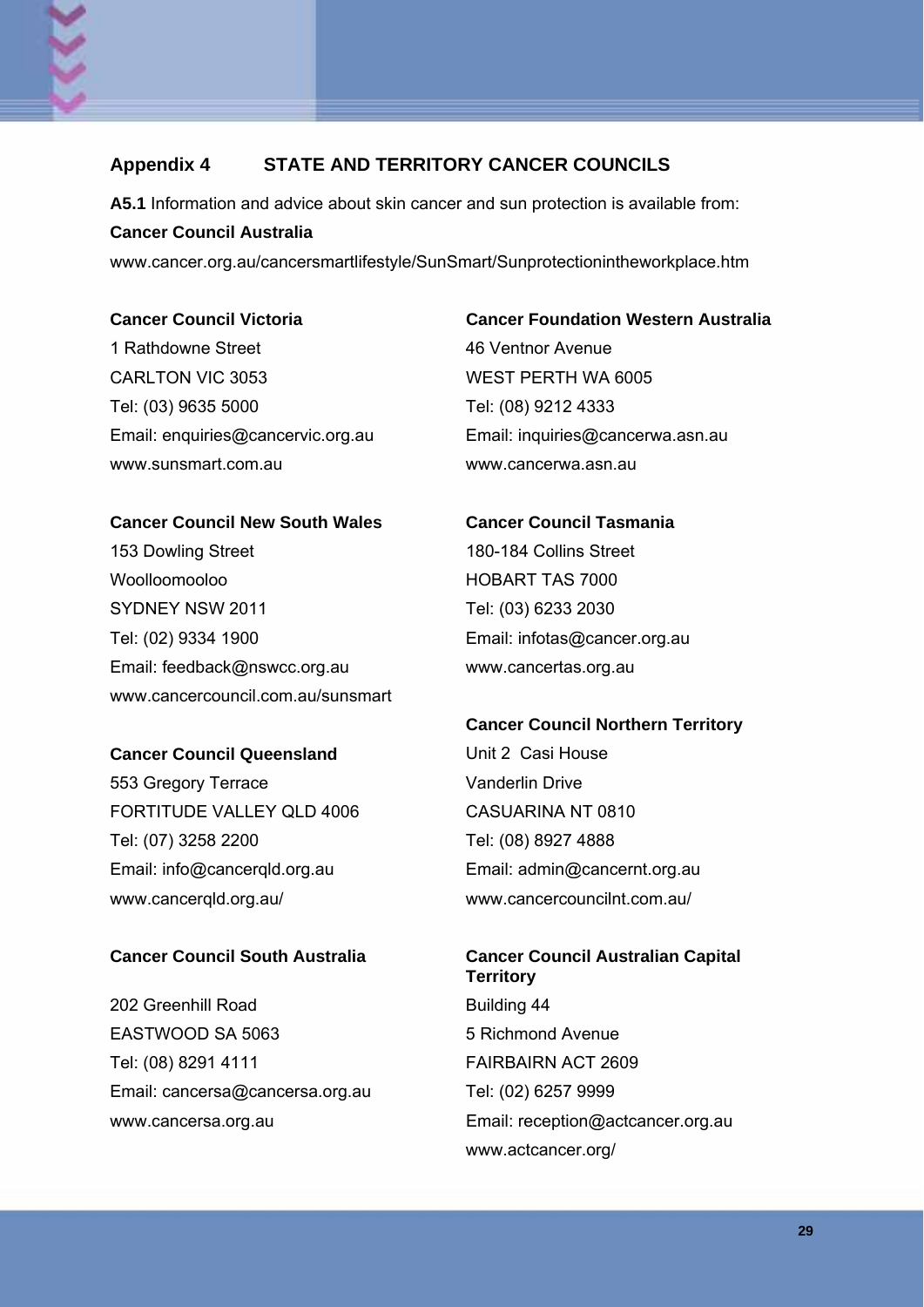#### **Appendix 5 ACKNOWLEDGEMENT AND REFERENCED DOCUMENTS**

The Australian Safety and Compensation Council gratefully acknowledges the assistance of the Cancer Council of Australia in the preparation of this guidance note.

The Australian Safety and Compensation Council also acknowledges The Cancer Council Victoria's 'SunSmart' skin cancer prevention program as a source in the preparation of this guidance note.

1. James Cook University of North Queensland, *Safe and Sound in the Sunshine State*, James Cook University of North Queensland, Townsville, 1990.

2. Adapted from Adams, R. M., *Occupational Skin Disease*, Grune and Stratton, New York, 1983.

3. Adapted from Mitchell, J. C. and Fisher, A.A., `Dermatitis due to Plants and Spices', in Fisher, A. A. (ed), *Contact Dermatitis*, Lea and Febiger, Philadelphia, 1986.